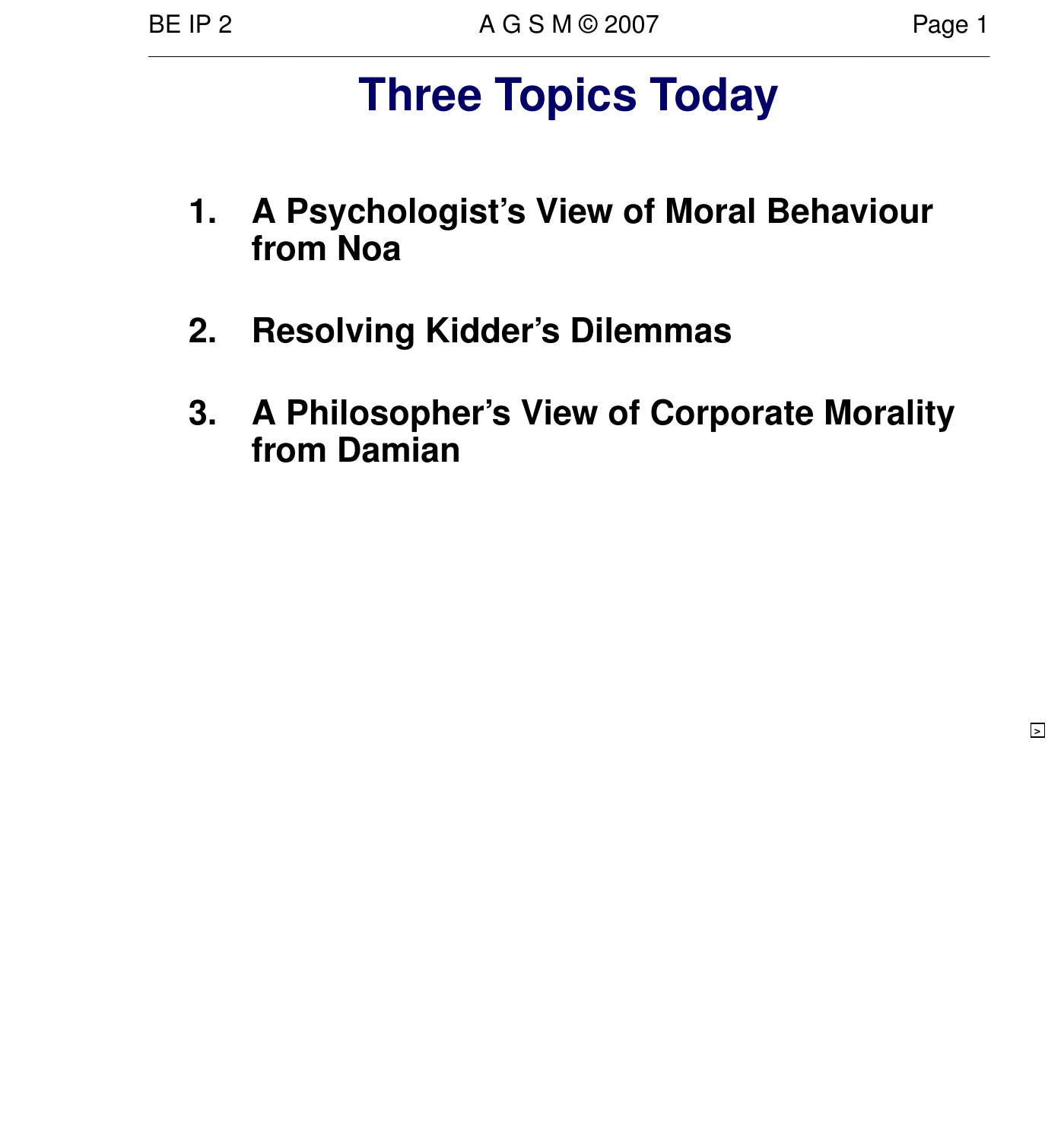# **Today's handouts:**

- **1. Lecture overheads**
- **2. The Merck case**
- **3. The Pinto case**
- **4. Mr Ethicist (with his answers)**
- **5. Course Essay Topics.**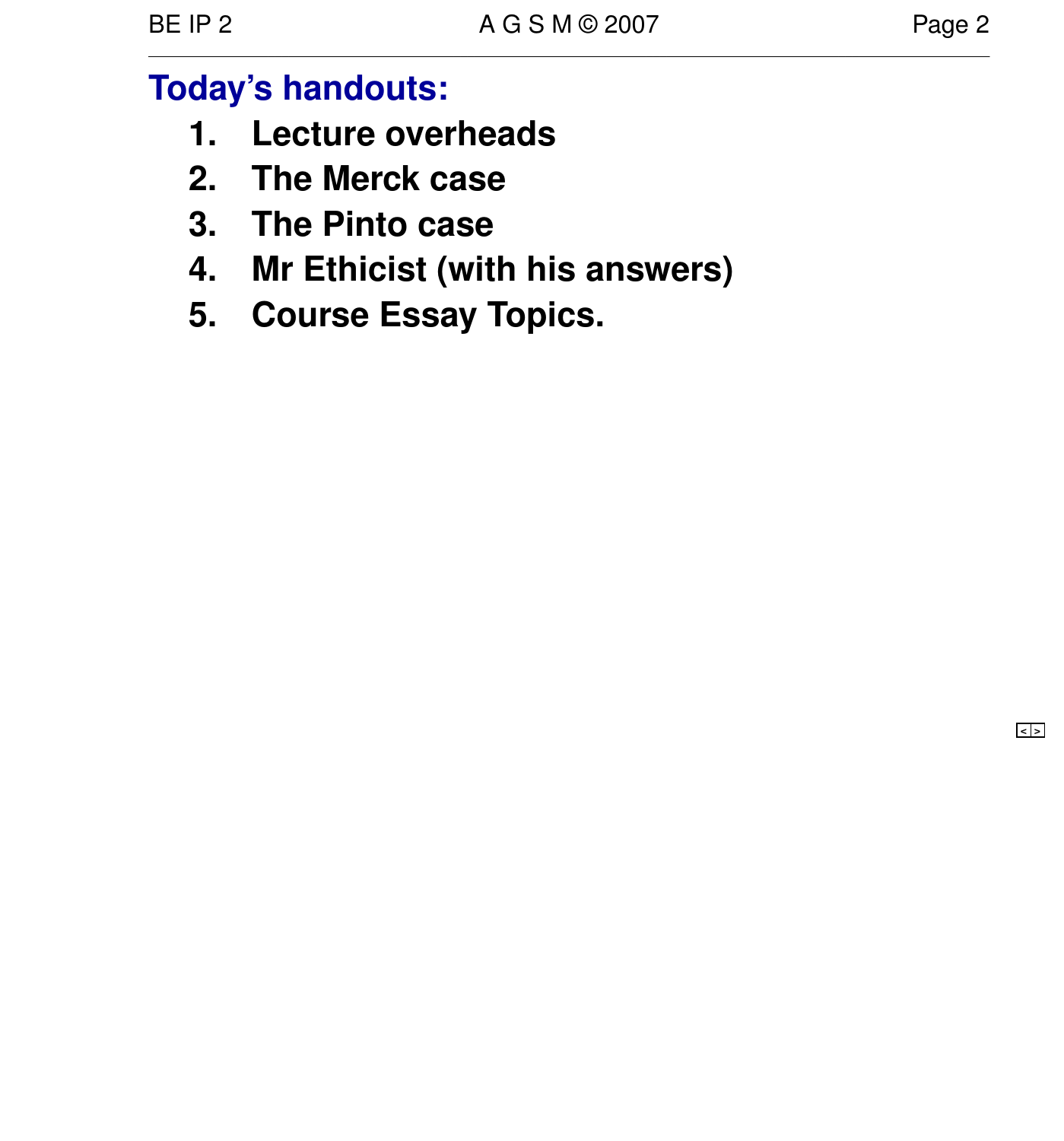# **What influences people's behaviour?**





**What you do depends on who you are and where you find yourself to be.**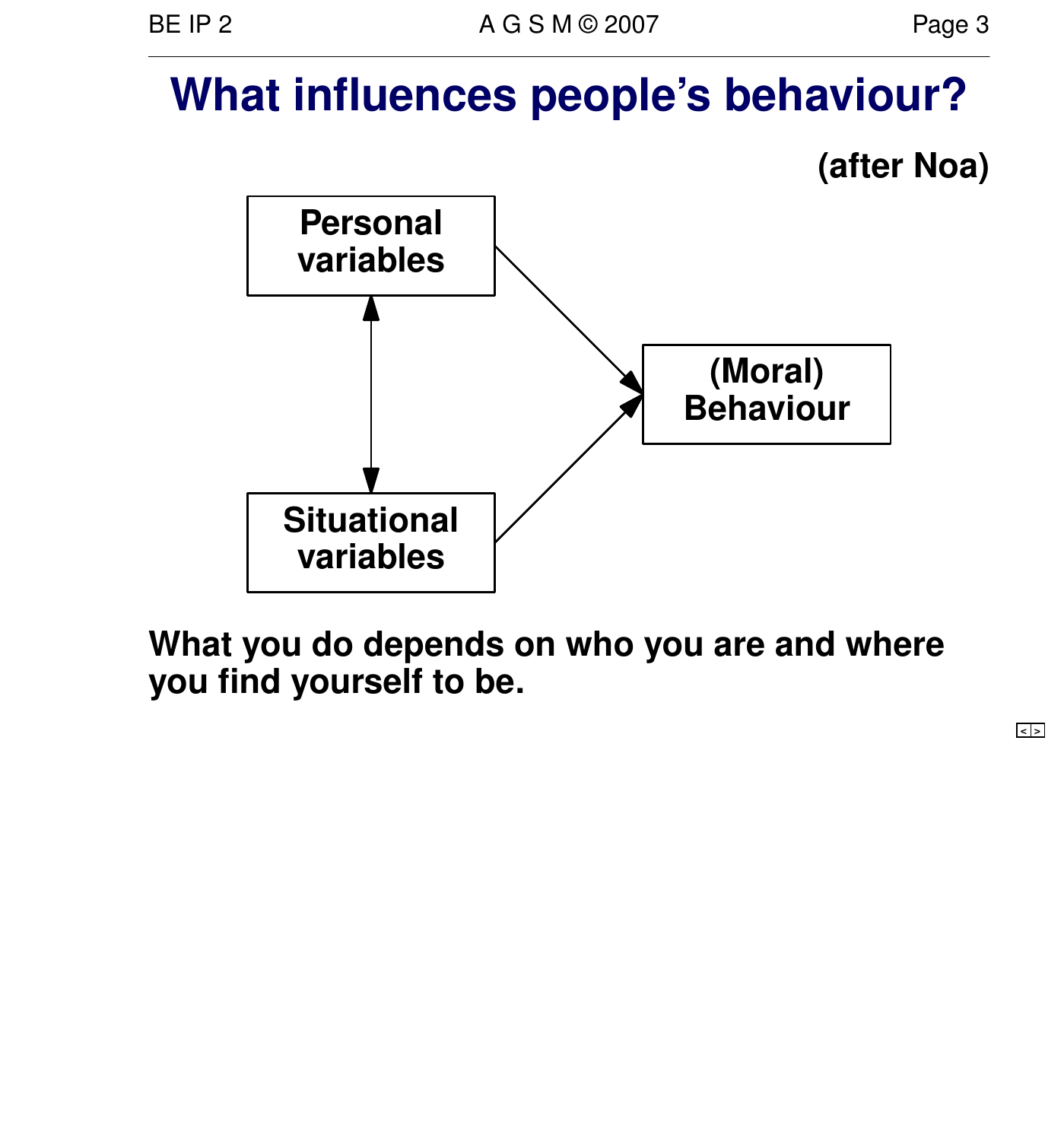# **Ethical-Decision-Making Process**



**An issue-contingent model of ethical decision-making in organisation (after Jones AMR 1991). The characteristics of the moral issue ("Moral Intensity": magnitude of consequences, social consensus, probability of effect, temporal immediacy, proximity, concentration of effect) affect all boxes.**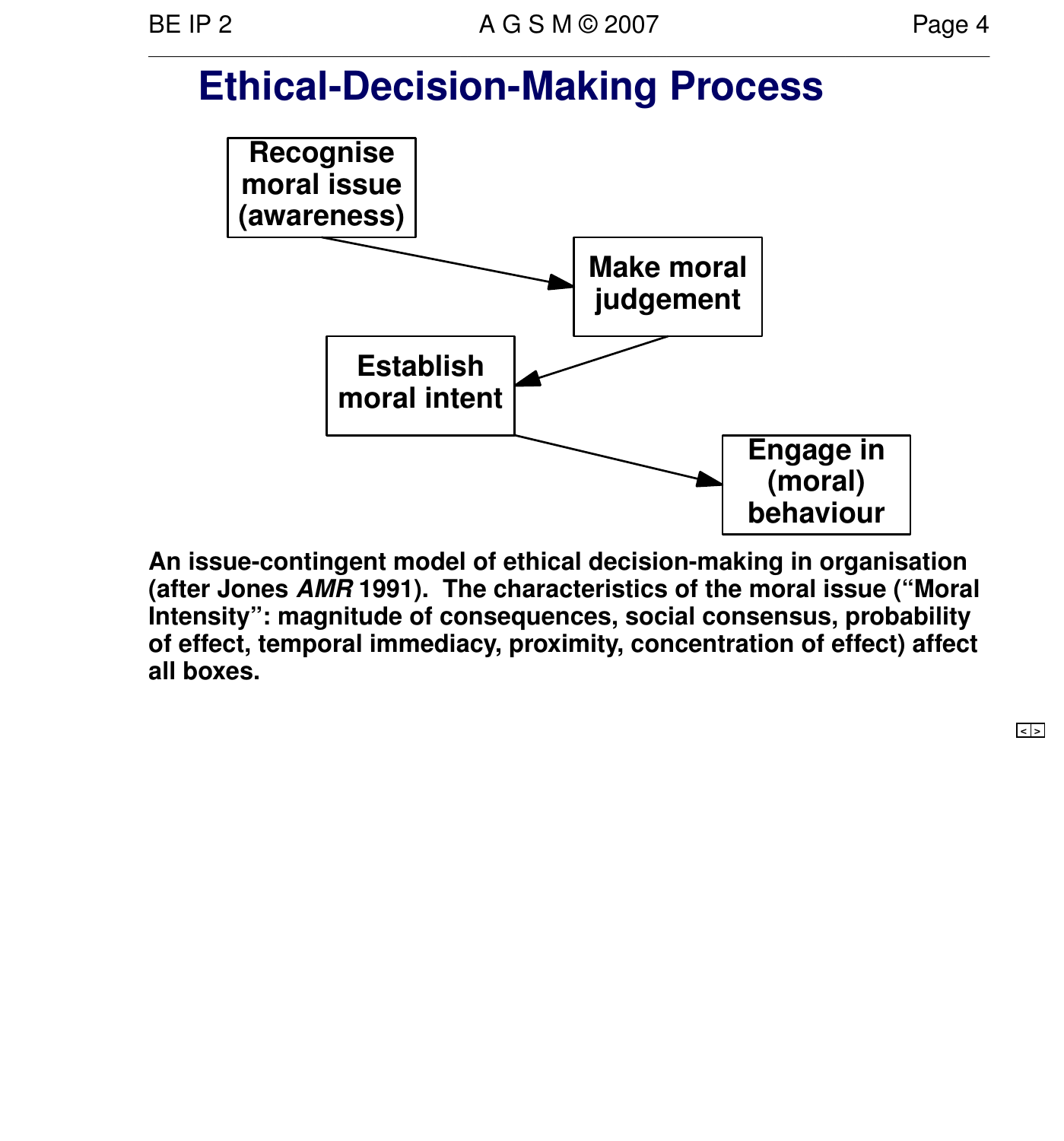# **Self-regulation and rationalisation (Bandura 1999)**



**< >**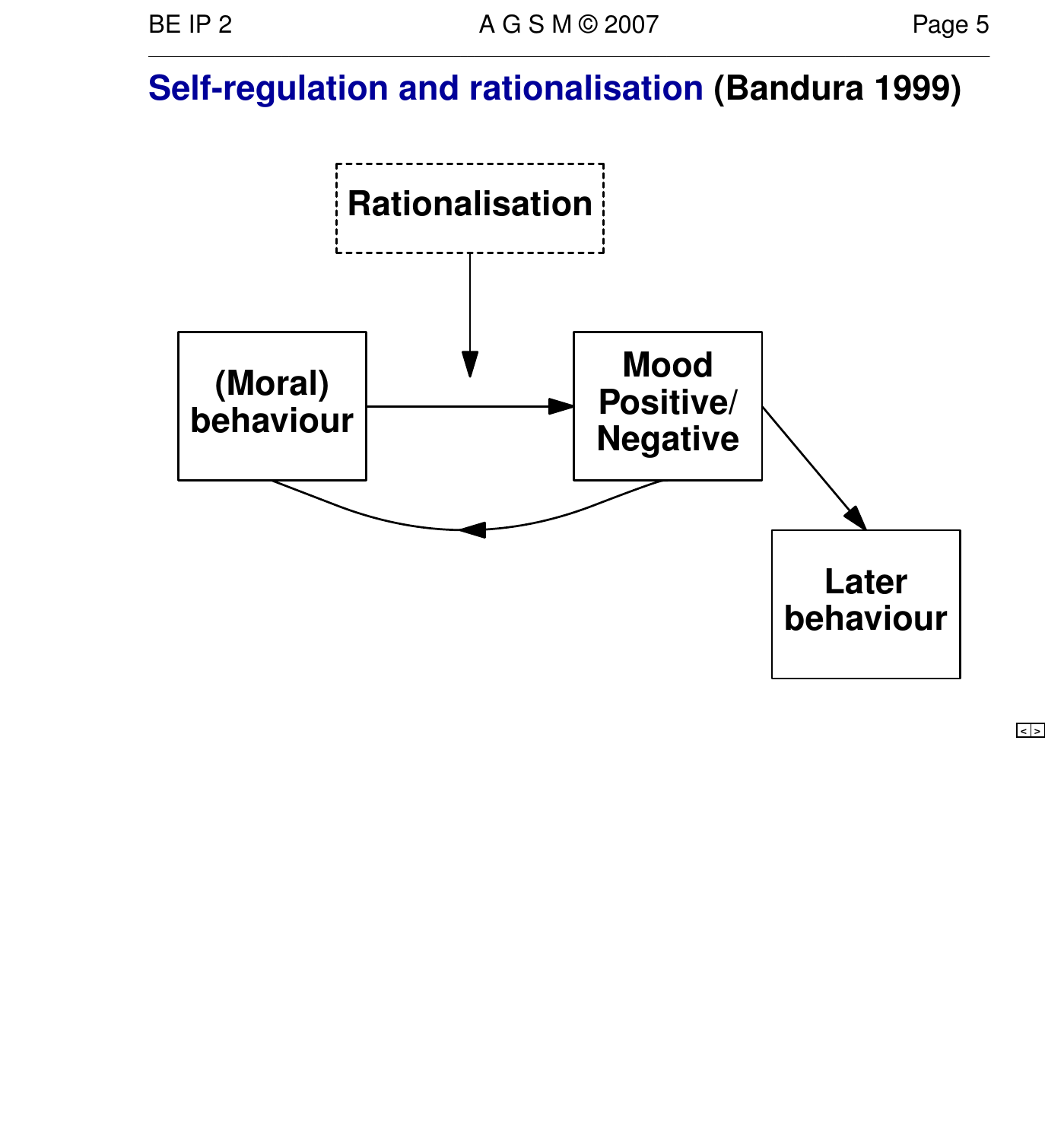# **Rationalisations for Lying (Bandura 1999)**

- **• It would have hurt her more if I'd told the truth. (moral justification)**
- **• I am "flexible" with the truth. (euphemistic labelling)**
- **• This little lie is better than stealing from the boss. (advantageous comparison)**
- **• He pushed me into a corner: I had to lie. (displacement of responsibility, attribution of blame)**
- **• We all decided together that this was the best thing to do. (diffusion of responsibility)**
- **• A little white lie never hurt anyone . (disregard or distor tion of consequences)**
- **• He'saworm who doesn't deserve the truth. (dehumanisation)**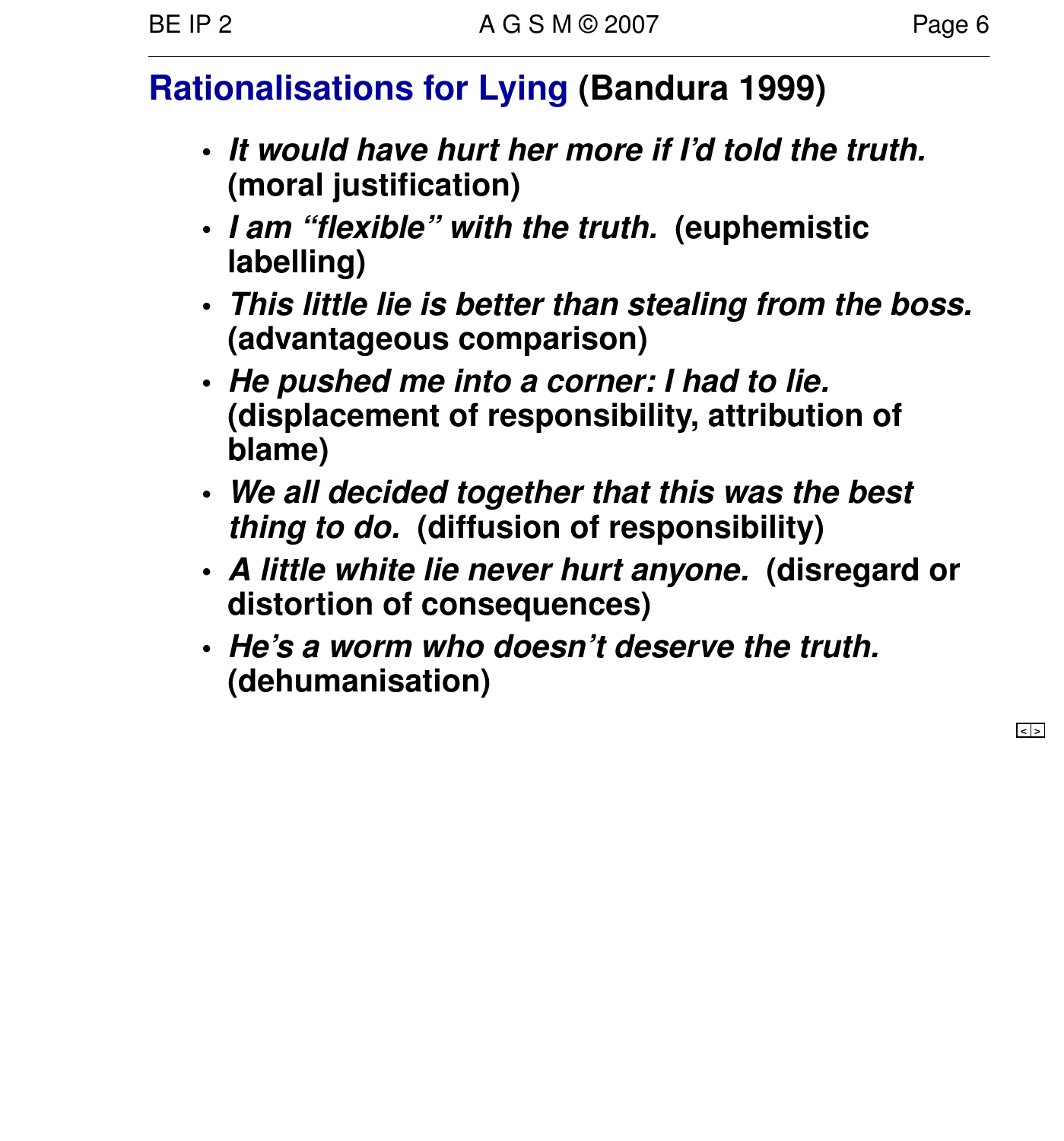## **Putting It All Together — An example.**



**< >**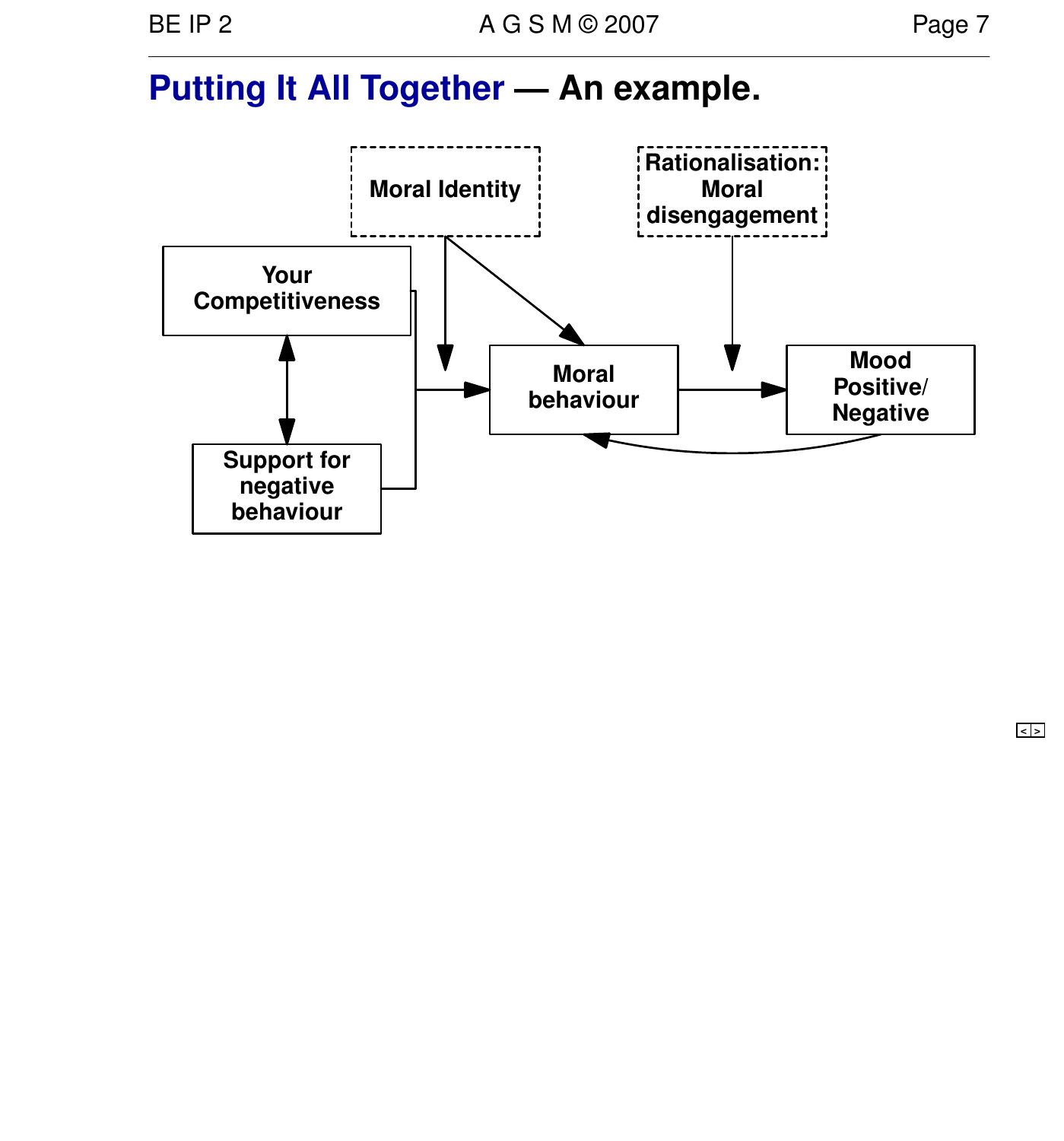## **Ethics**

**"[Ethics] is the domain of obedience to the unenforceable .**

**That obedience is the obedience of a man to that which he cannot be forced to obey. He is the forcer of the law upon himself."**

**— jurist John Fletcher, Lord Moulton (1924)**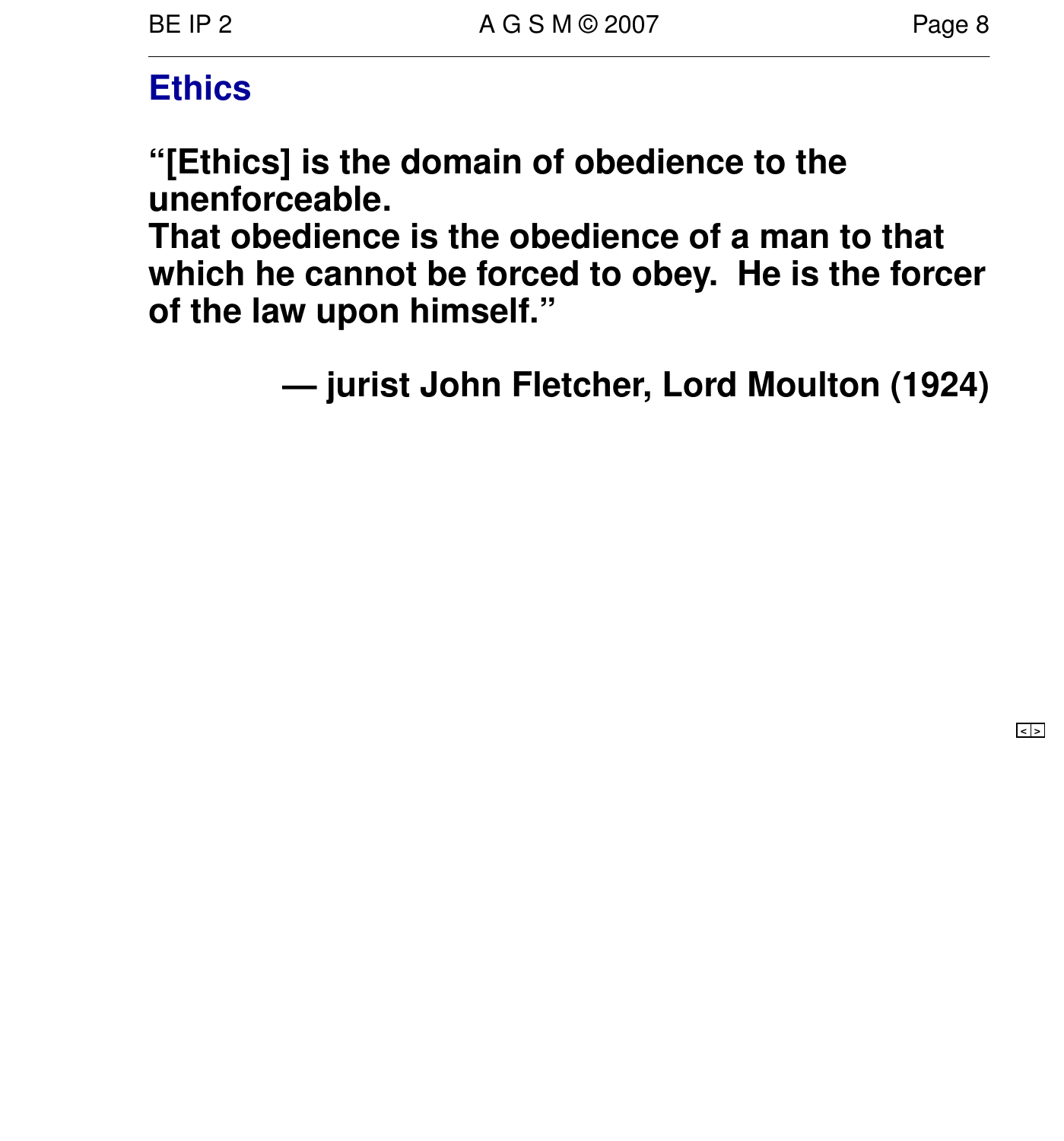# **Four Resolution Principles**

# **(After Kidder)**

**I. "Do what's best for the greatest number of people ."**

**— ends-based or utilitarian (J S Mill)**

- **II. "Follow your highest sense of principle." — rule-based or Kantian**
- **III. "Do as you would be done by." — care-based, the Golden Rule**
- **IV. "Live admirably." Vir tuous ethics.**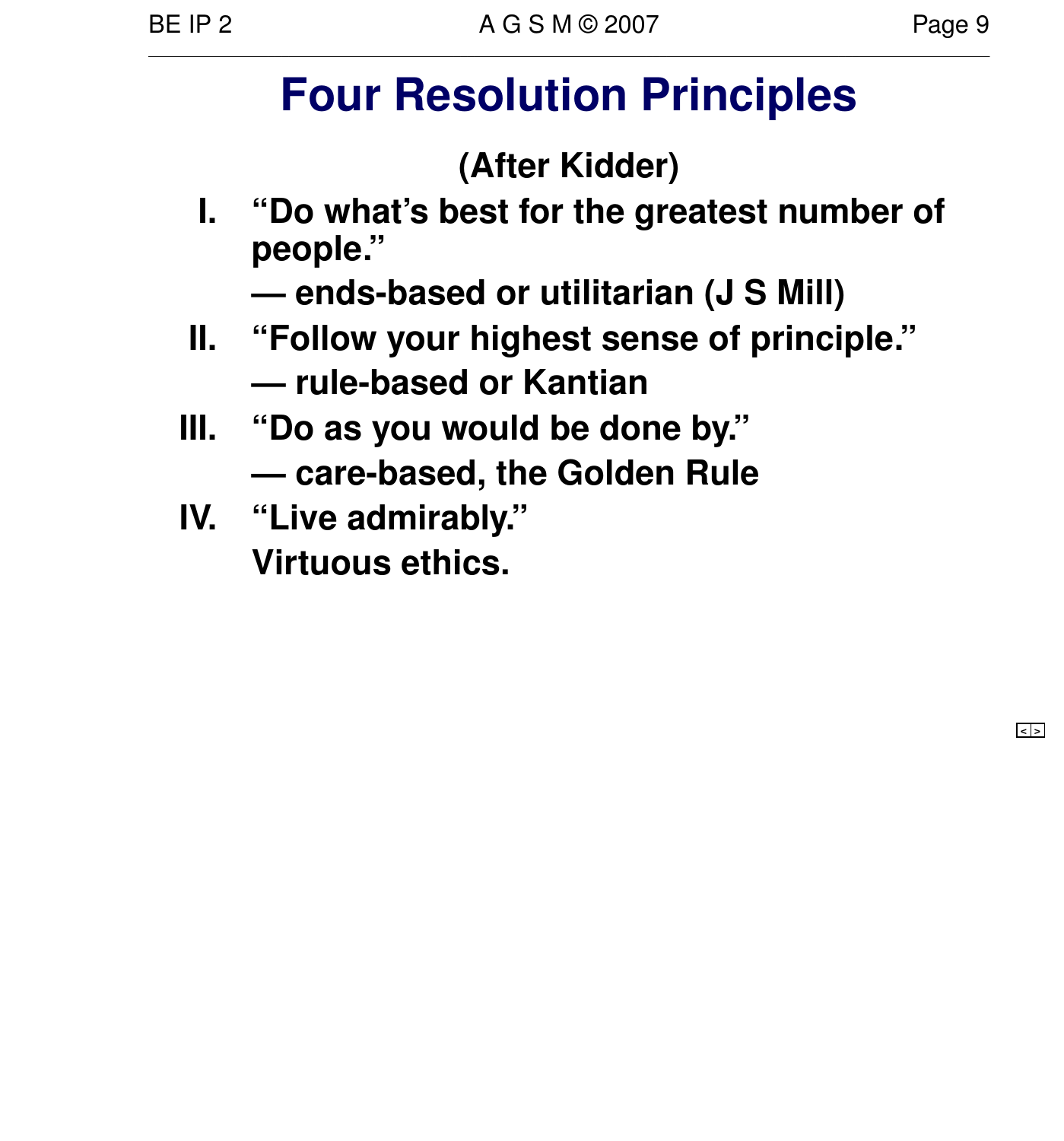# **Case 1: Publish and be Damned?**

**KF is the editor and publisher of a daily paper.**

**A banker's son is under investigation for arson of a popular restaurant.**

**The banker also owns a competing restaurant. Unconfirmed leaks: indictment of son is imminent, but not generally known.**

**Advice to KF: publish now, lest we are scooped.**

**The banker to KF: my son has been framed publication of rumours would ruin his life. And he won't be charged.**

**KF owes the banker for past (open) favour.**

**Conflict between KF and the executive editor, who says: Publish now!**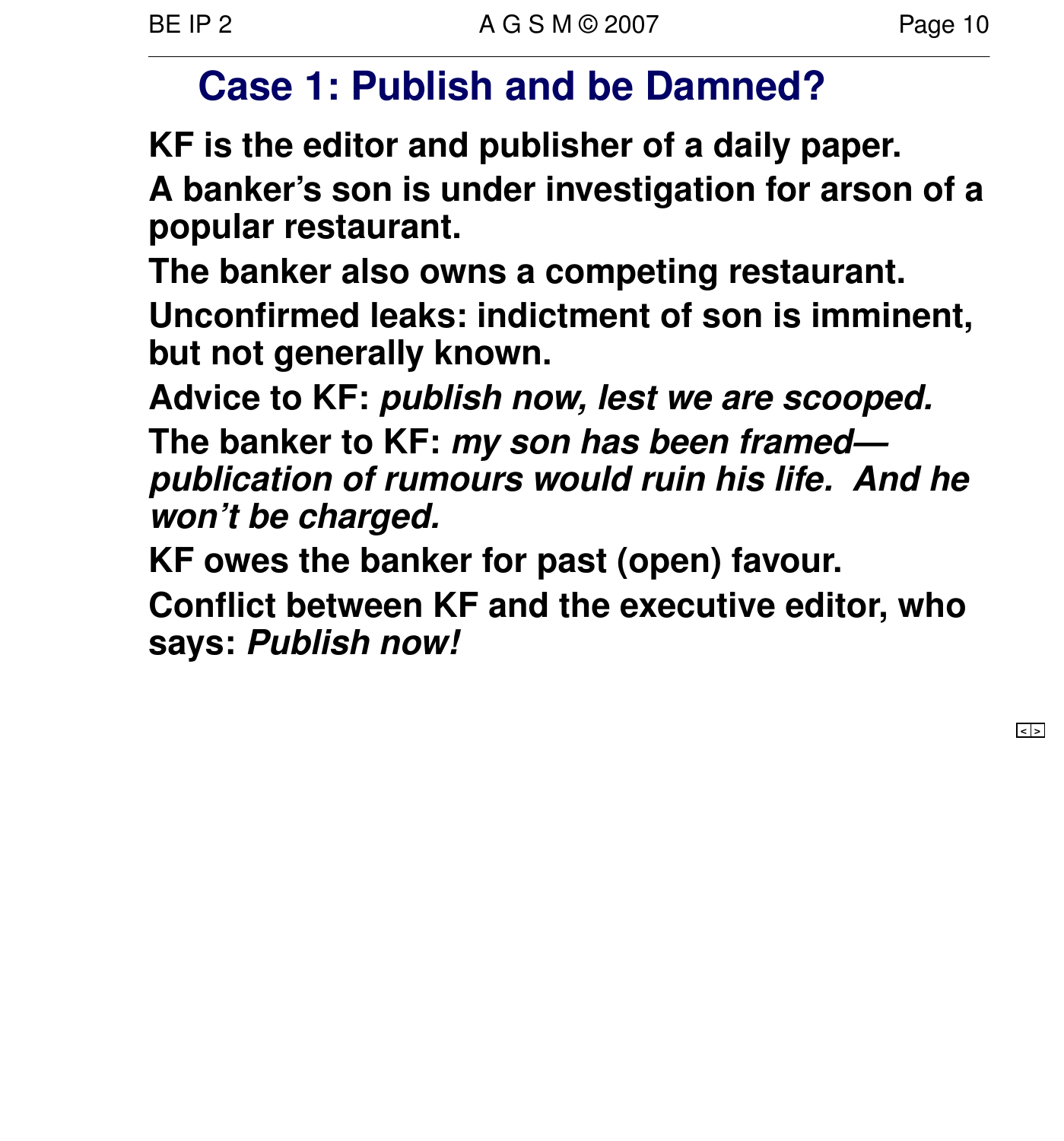#### **Case 1 continued**

# **Type of dilemma: Truth v Loyalty**

**Resolution: gather information, seek alternatives, otherwise a moral principle?**

- **I. Ends-Based: What's the greatest good? the story? The greatest number? — not the banker and his family, but the public.**
- **II. Rule-Based: The highest rule? "Publish the truth and hang the consequences"? "Always protect the innocent?" Other editors in similar conditions?**
- **III. Care-Based: Who are "others"? the banker's son? the banker? KF: in the banker's shoes, don't publish.**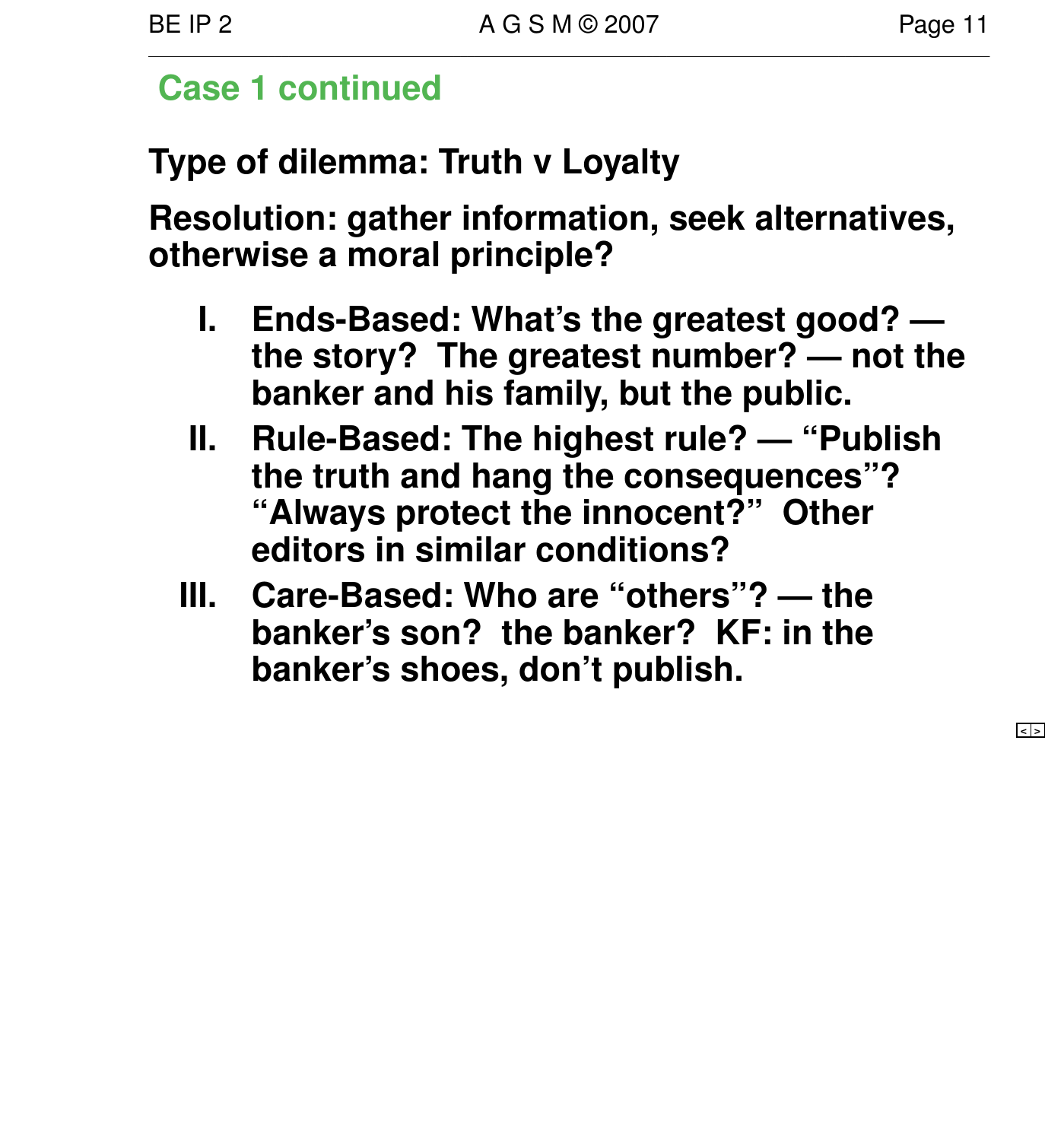#### **Case 1 continued**

**Result: Hold the story!**

**Why?**

**Was seeing off the competition sufficient to risk ruining someone's life and reputation? What public interest is there in publishing early? Yes, she owed the banker, but irrelevant. Same decision even if father unknown? — Yes.**

**A week later the son was indicted, and the paper still published first.**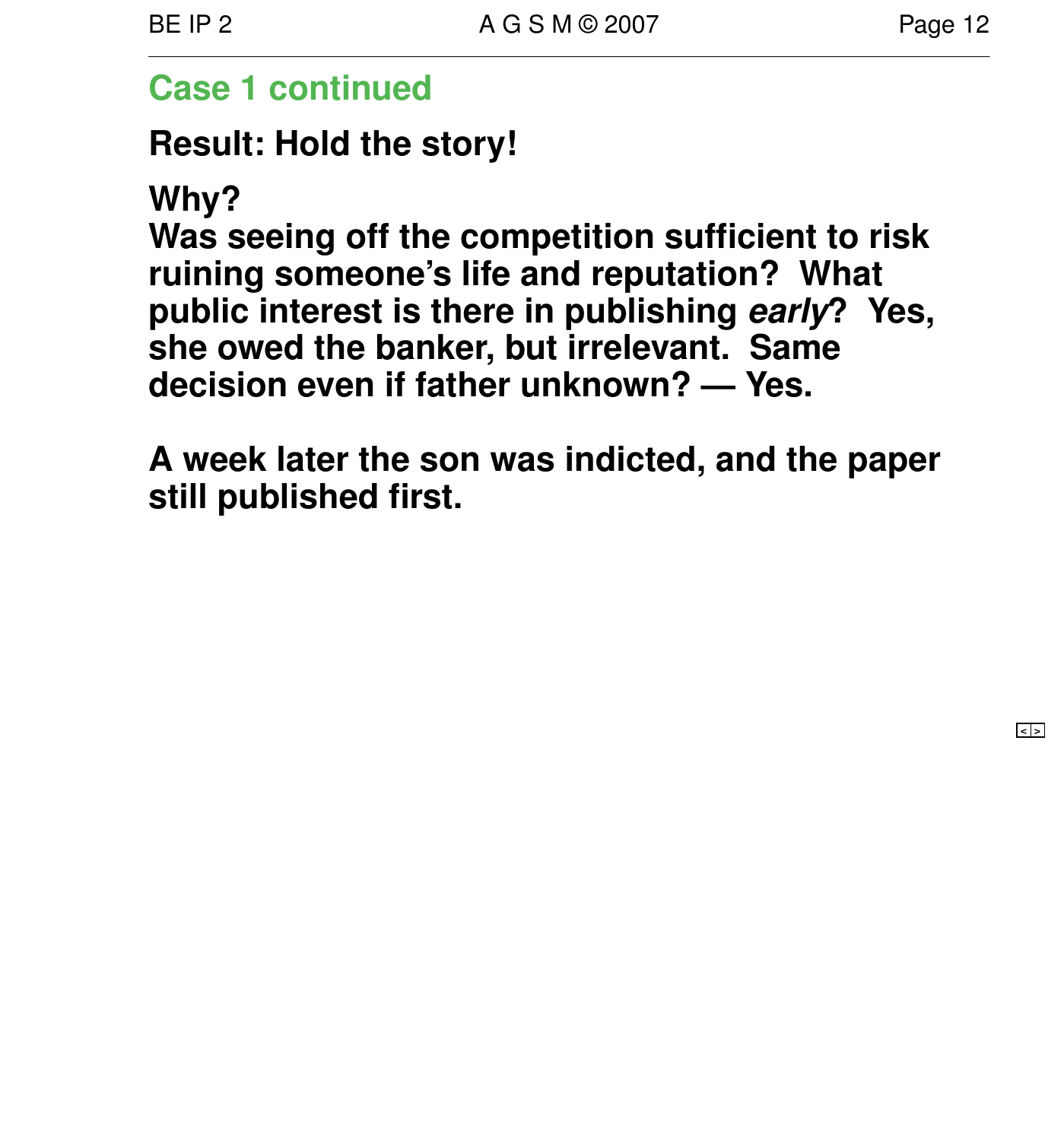# **Case 2: What the tow-truck driver saw.**

**Driver pinned in truck cab after hitting a tree. Cab on fire — could explode at any moment. Police arrived: driver — Shoot me! Shoot me! Flames spread. Policeman draws his revolver. Then, instead, the cop grabbed a can of CCl<sup>4</sup> . Sprayed the driver's face — unconscious. Cab explodes.**

The cop's dilemma: Short v Long, Justice v Mercy.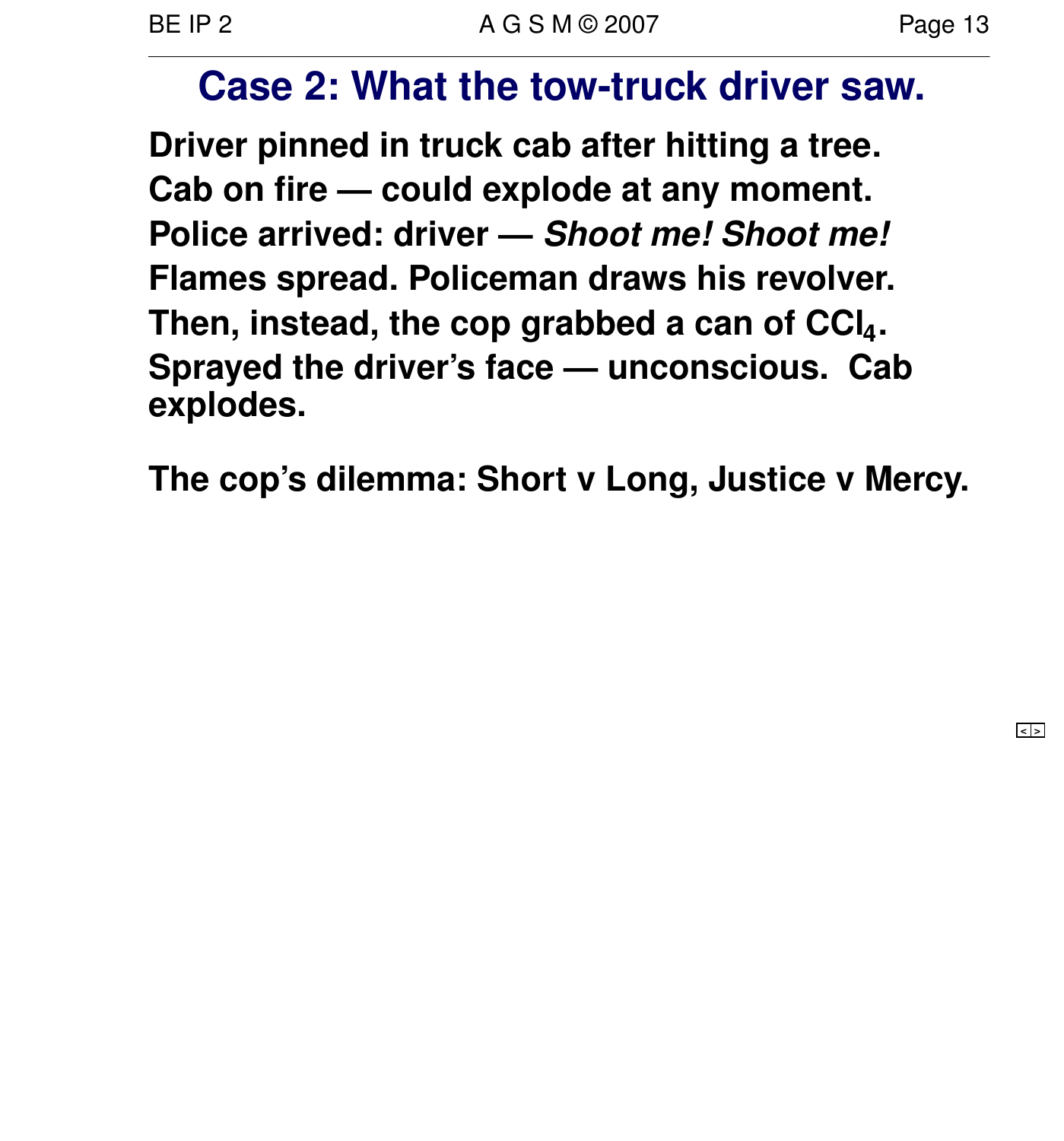## **Case 2 continued**

- **I. Ends-based: saving 1 v losing both? easing pain v agony of burning?**
- **II. Rules-based: "Never kill!" (and can't forsee consequences 100% — fire brigade?)**
- **III. Golden Rule?**
	- **1. Assumptions of the driver/the cop a third way?**
- **2. Police don't kill, or ethical heroism to break the law and shoot?**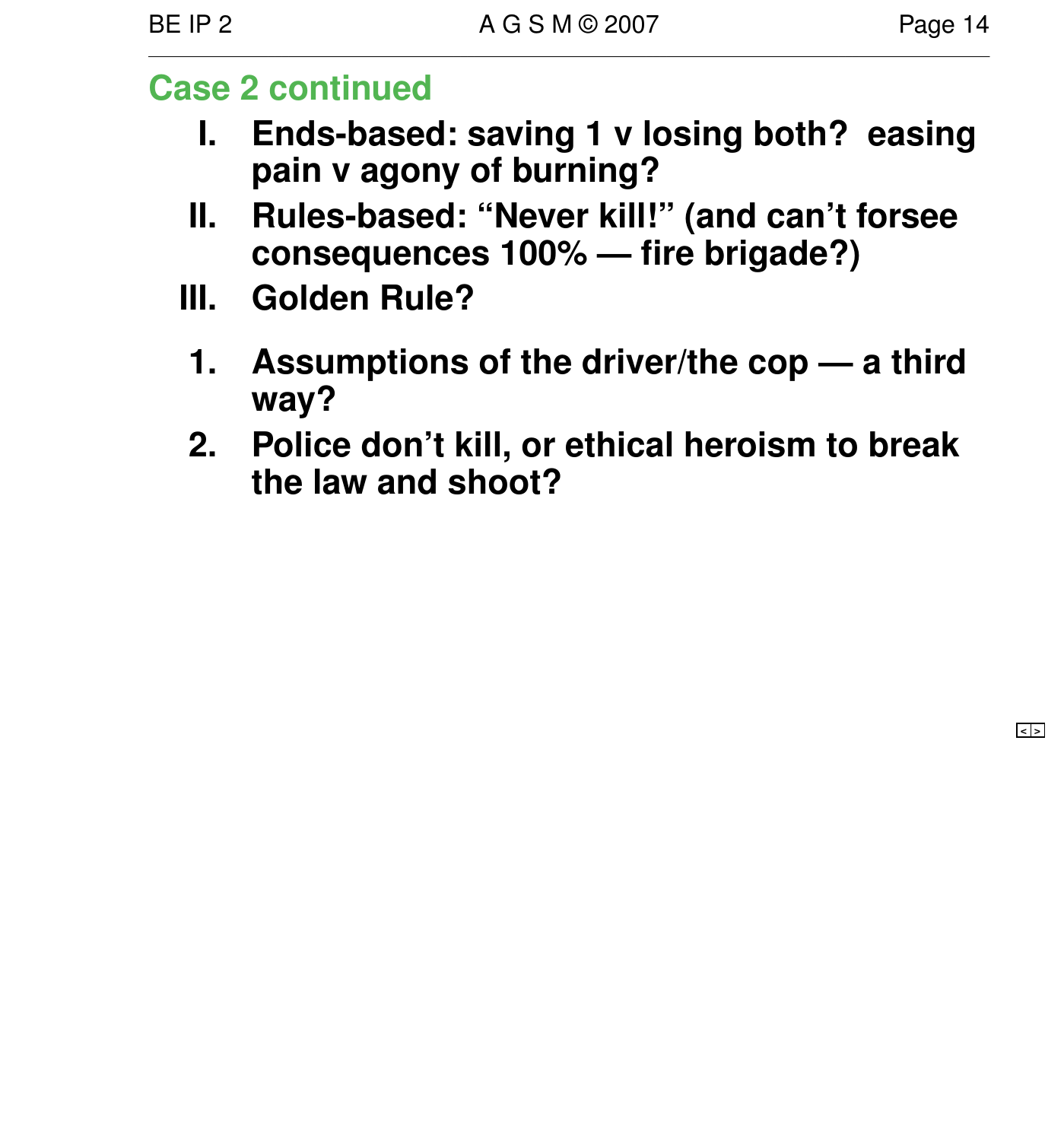# **Case 3: May's ex and his new girlfriend**

**May is a councellor at an STD clinic.**

**Finds she has 2 STDs herself, but sex only with her long-term**  $\sigma$  partner.

**Confronted, he denies infidelity. The relationship ends.**

Later May councels a young  $\circ$  with 1 STD, whose **boyfriend, she learns, is her own ex.**

**May's dilemma: warn the or keep quiet?**

**Dilemmas: Truth v Loyality, Self v Other, Short v Long.**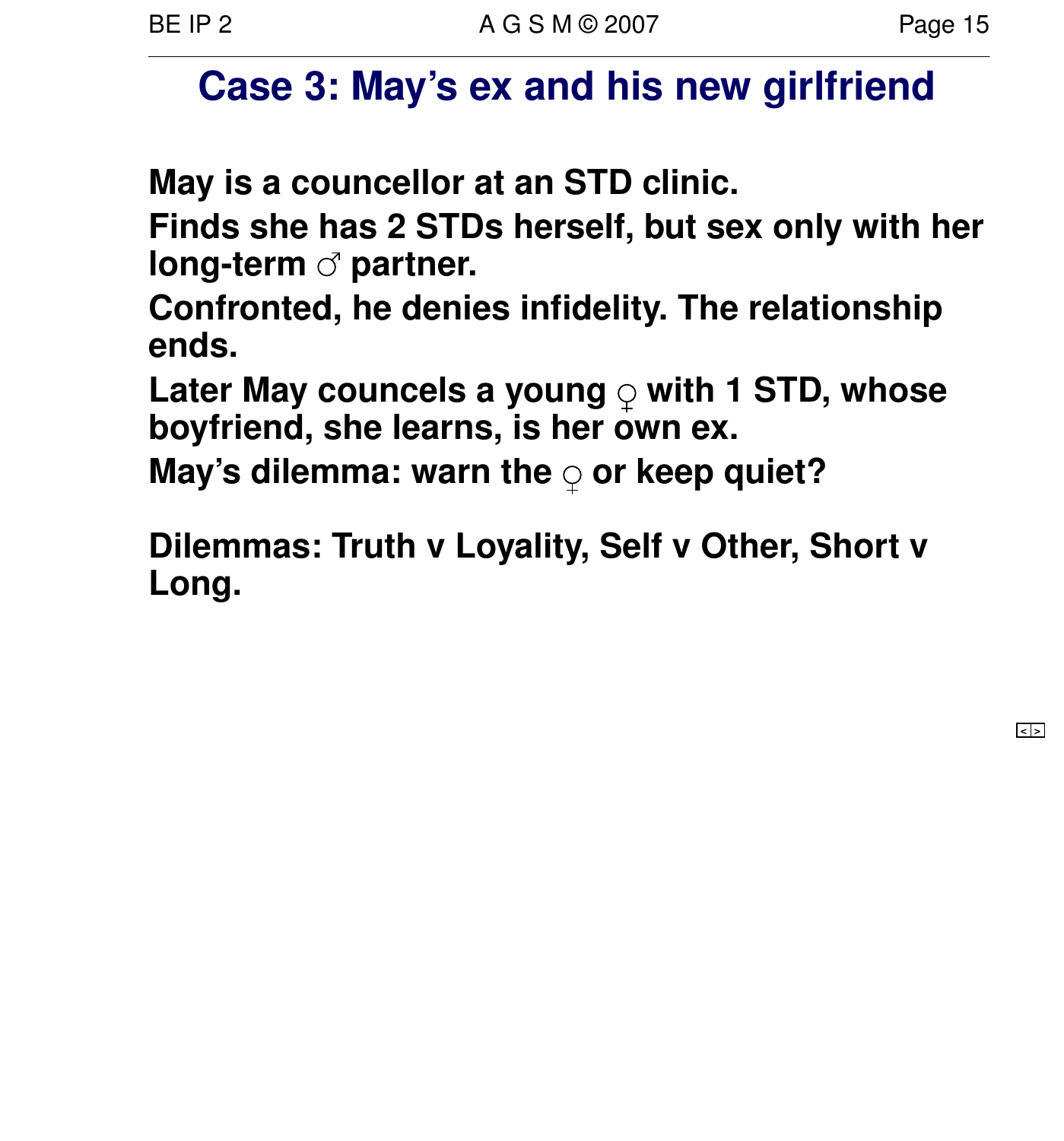## **Case 3 continued**

- **I. Ends-based: consequences? diseases spread to others? May compromised if** silent? May scaring of ther ex if she tells? ∴ **Tell (to save community)**
- **II. Rules-based: (consequences mere speculation). Rule: "Save life!" whose?**
- **III.** Golden Rule: if May the  $\varphi$ , then Tell.

**Third alternative: turn the over to another counsellor?**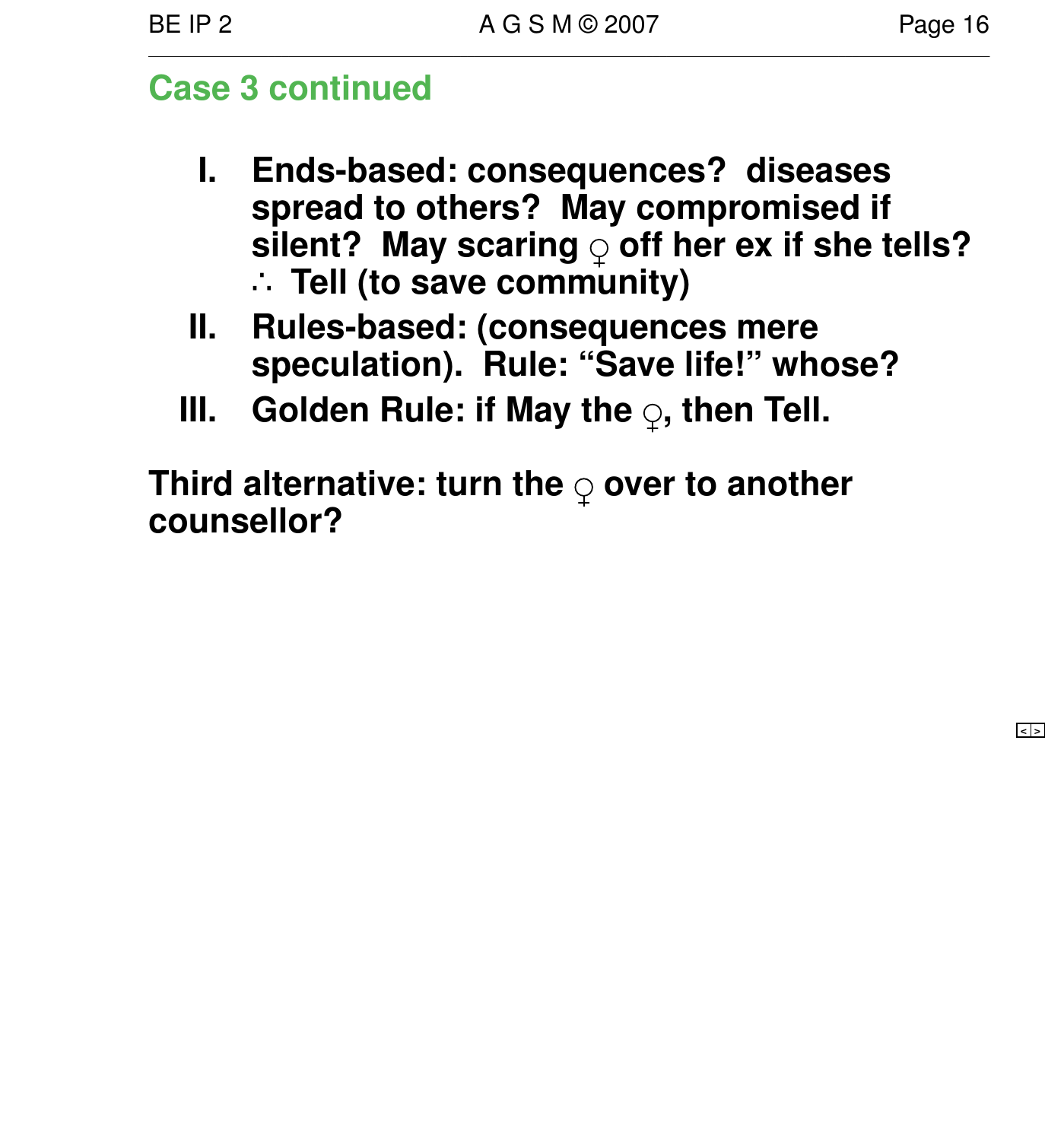# **Case 4: The Loyal Employee**

**Bill works with Maud, a very loyal employee, wrapped in work.**

**But never in 20 years of ser vice did she quite fit any position.**

**Generous, careful, slow, deliberate , technophobic, a creature of habit.**

Unable to change, no family, no savings, 6 years **from retirement.**

Cost cutting → Maud replaced by a computer, and **no other work for her.**

The firm can't easily carry Maud; but Maud needs **the job until retirement.**

**Bill's dilemma: self v comunity.**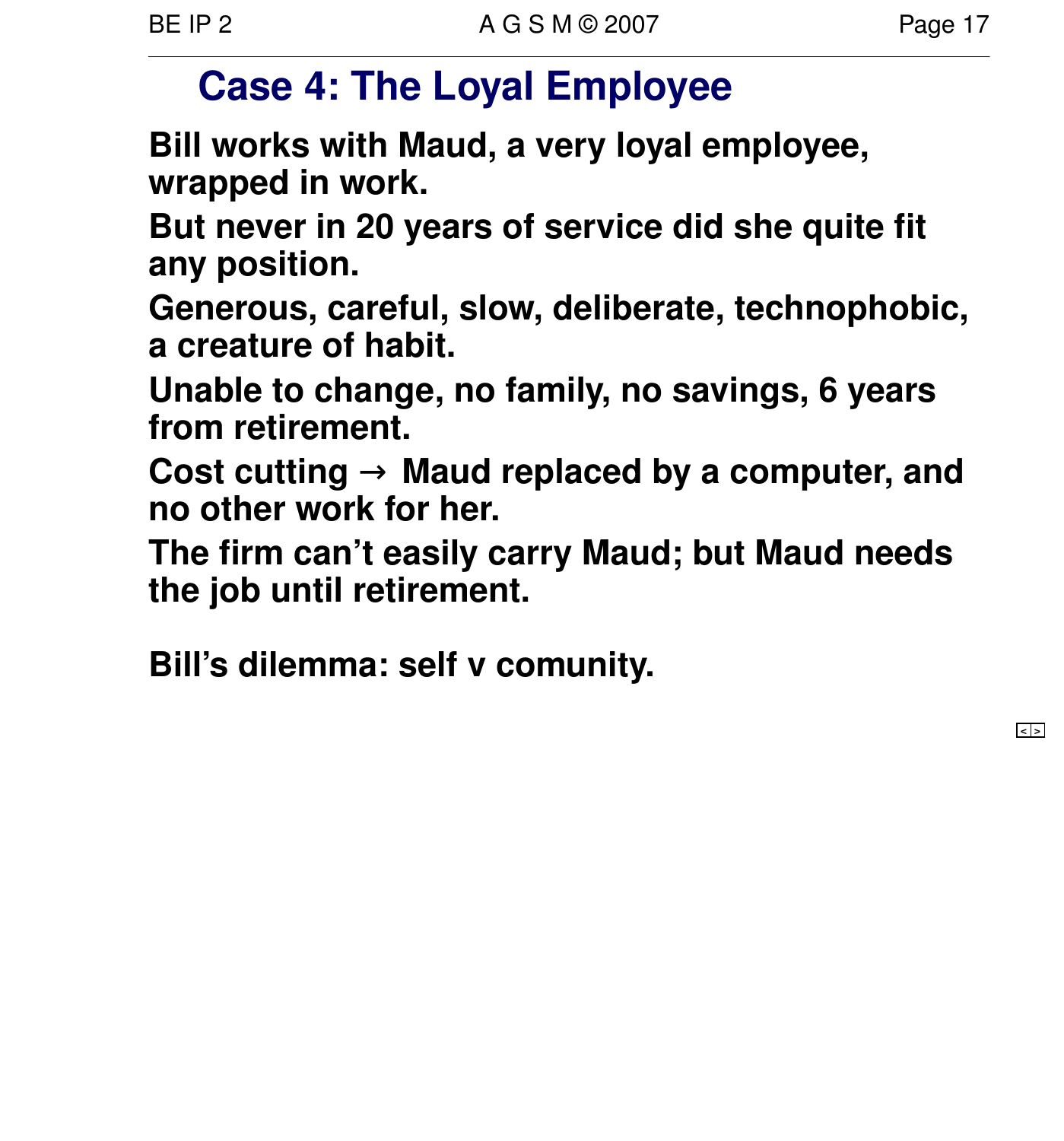#### **Case 4: continued**

- **I.** Ends-based: risk the community's survival for a single person? No.
- **II. Rule-based: consequences not certain a new need for Maud? her loyalty is extreme use it? favourite niece of a rich old uncle?** ∴ **stick to the rule? "People are ends, not means?" Less an employee, more a family member? Or: "Always strengthen the team?" how? fire? or keep?**
- **III. Care-based: who is "other"? Maud? Other employees, at risk?**

**Resolution depends on knowing Mary really well.**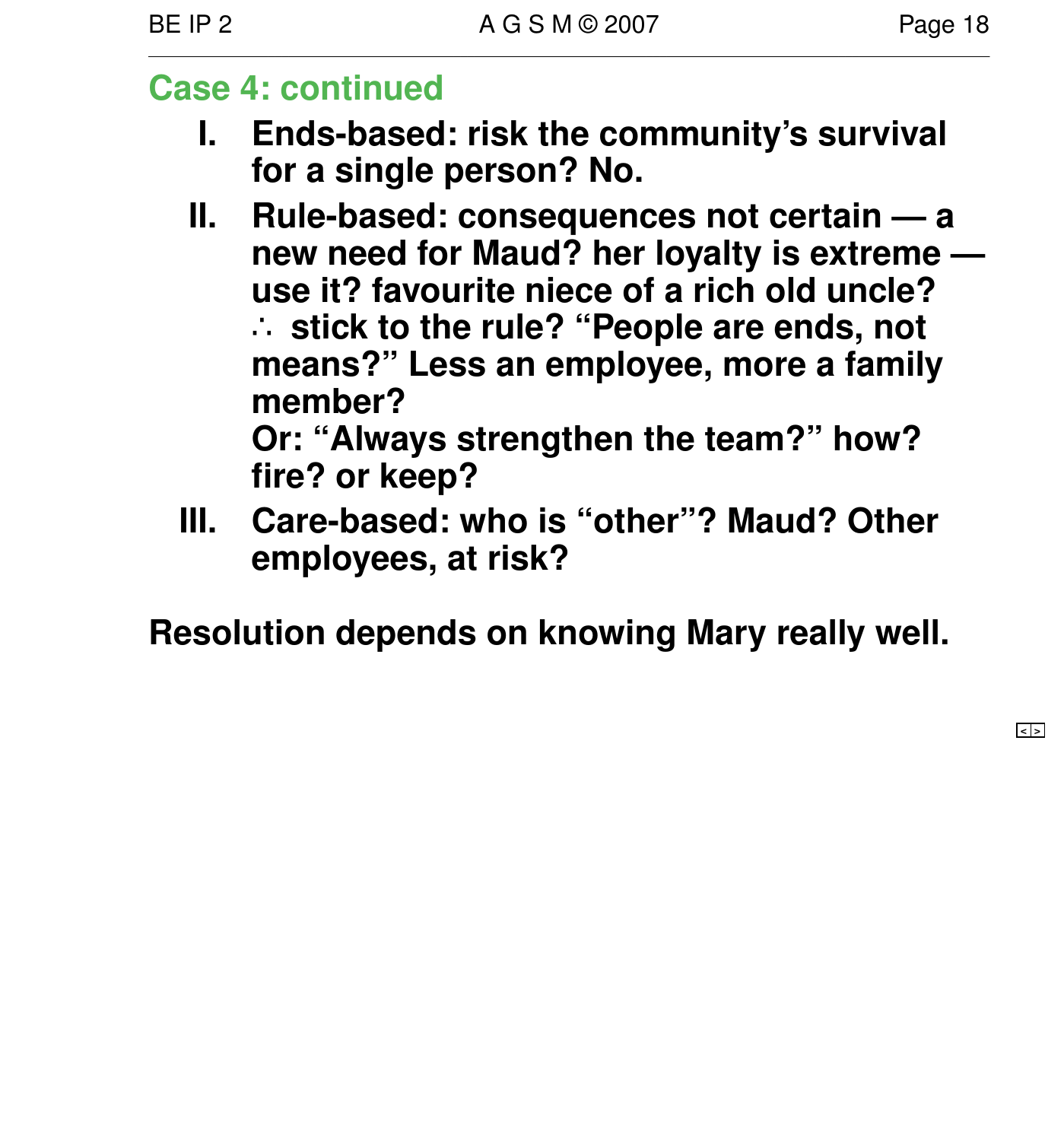## **Syndicates**

**Go to your syndicate rooms.**

**Choose one the four cases above.** 

**Discuss how to resolve your chosen dilemma.**

**Come back in 20 minutes perpared to justify your answer through your spokesperson.**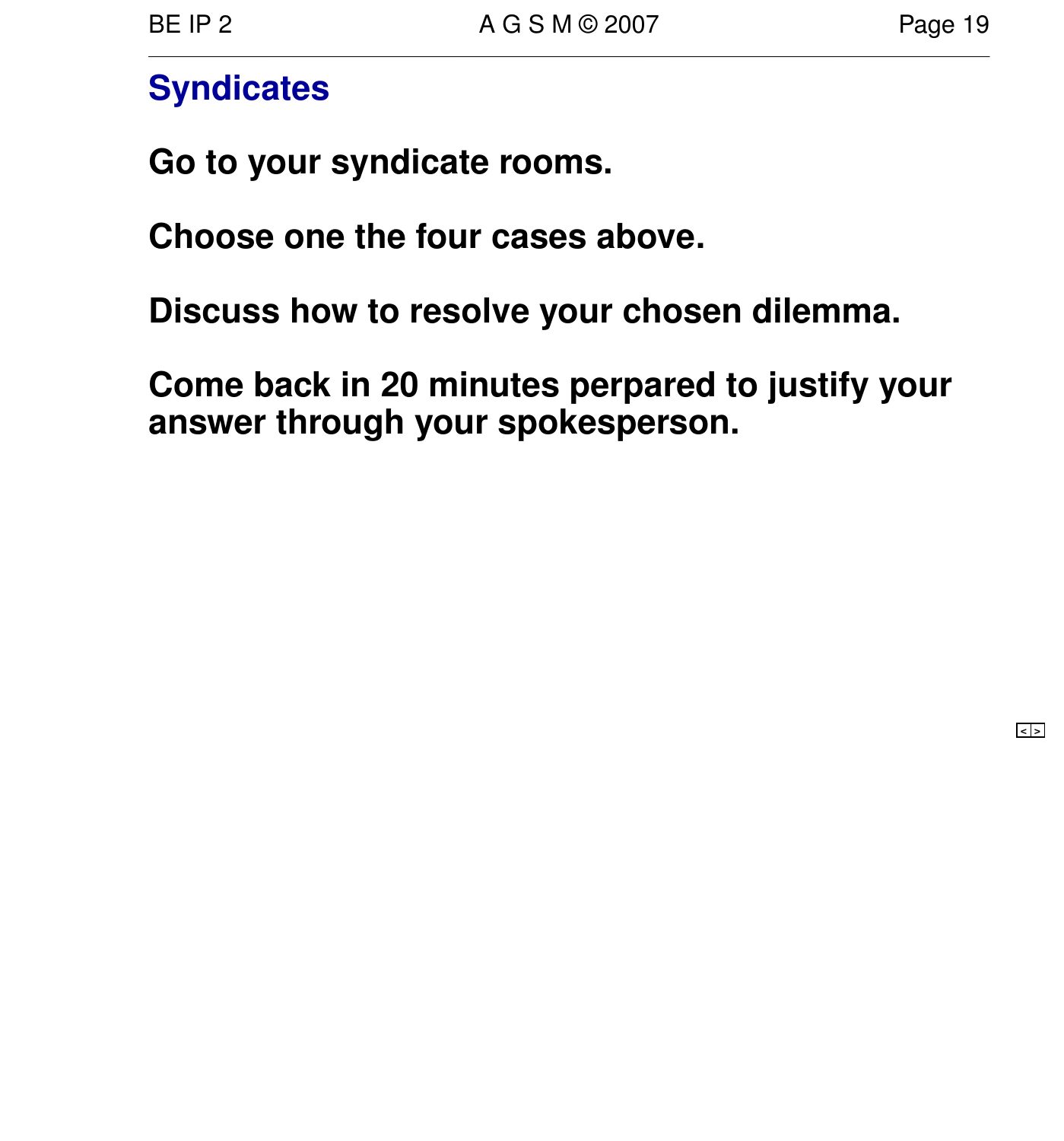# **A Managerial Approach**

**(after Damian)**

- **1. Managers and leadership.**
- **2. Corporate culture . Raising the firm's performance by an inch.**
- **3. Control systems. Away from ethical failure.**
- **4. Stakeholders. Merck and Enron, as examples.**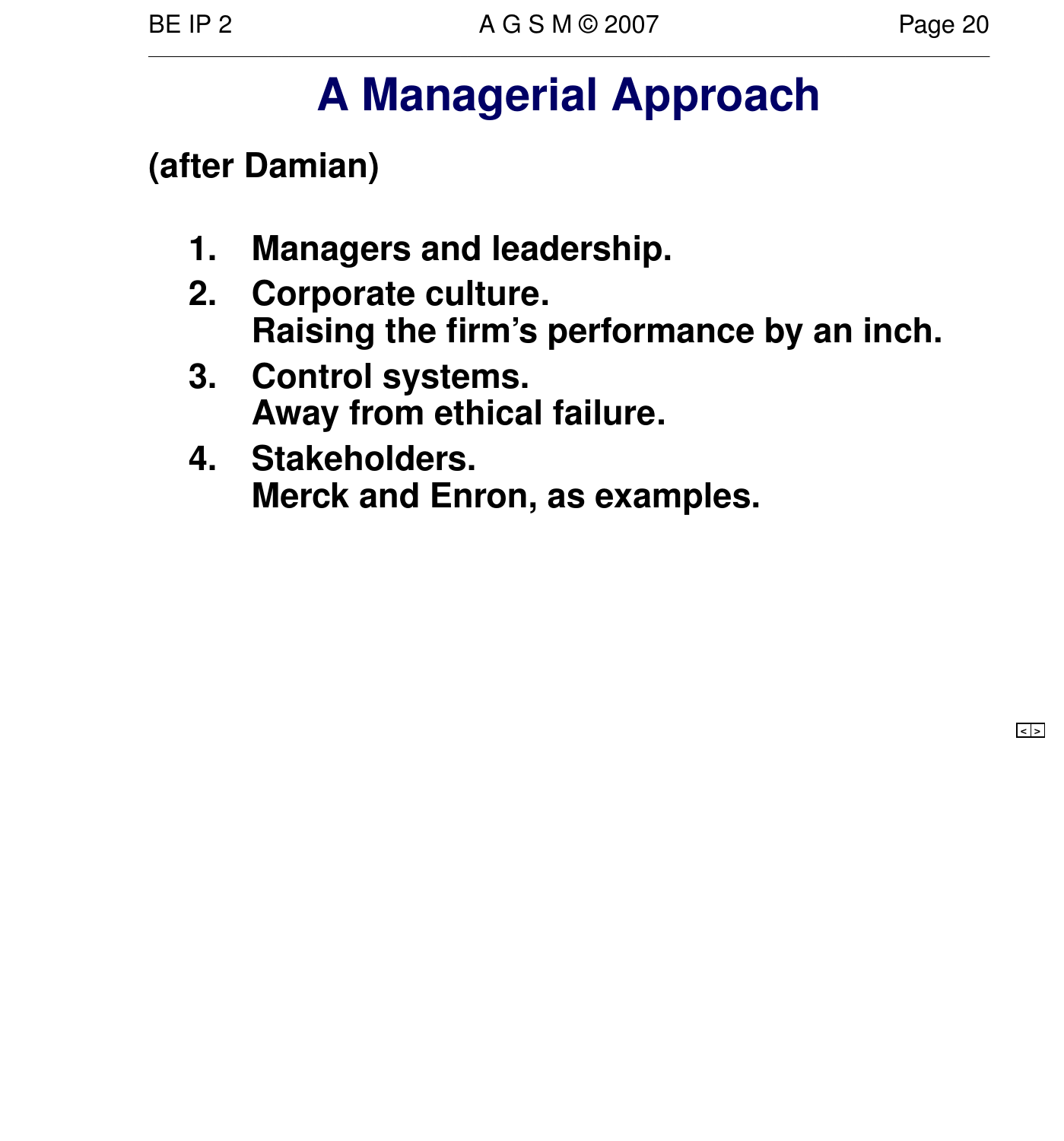# **The organisation, not the individual**

- **• James Waters: "Rather than ask What was going on with those people to make them act that way? we ask What was going on in that organisation that made people act that way?"**
- **• If we want people to be ethical, then we must** support them.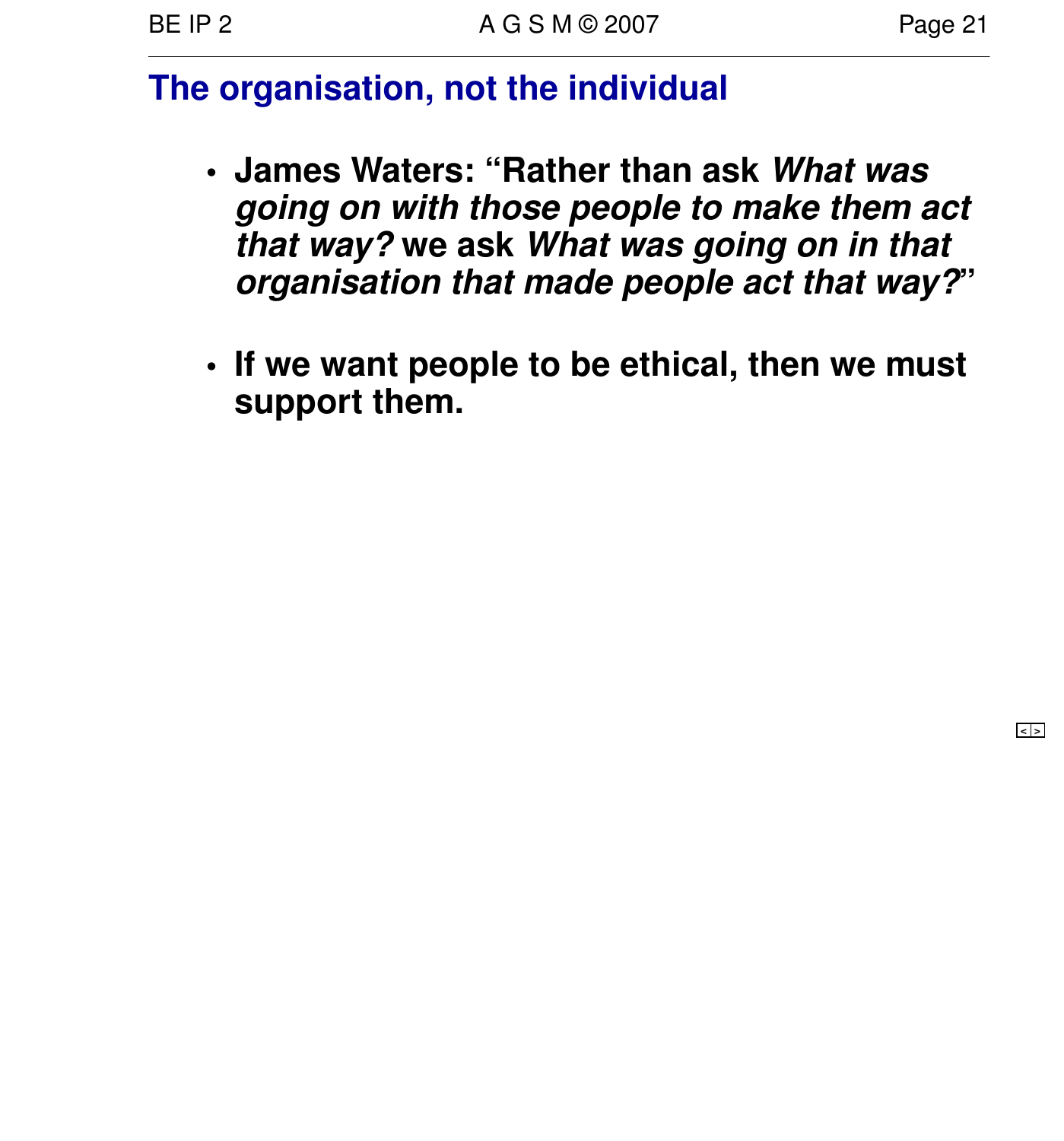# **Jackall's Five Rules of Surviving in an Organisation**

- **1. Don't go around your boss;**
- **2. even if your boss invites dissent, tell him or her what he or she wants to hear;**
- **3. if the boss wants something dropped, drop it;**
- **4. anticipate the boss's wishes don't force him or her to act the boss;**
- **5.** don't report what the boss doesn't want **repor ted: cover it up and remain silent.**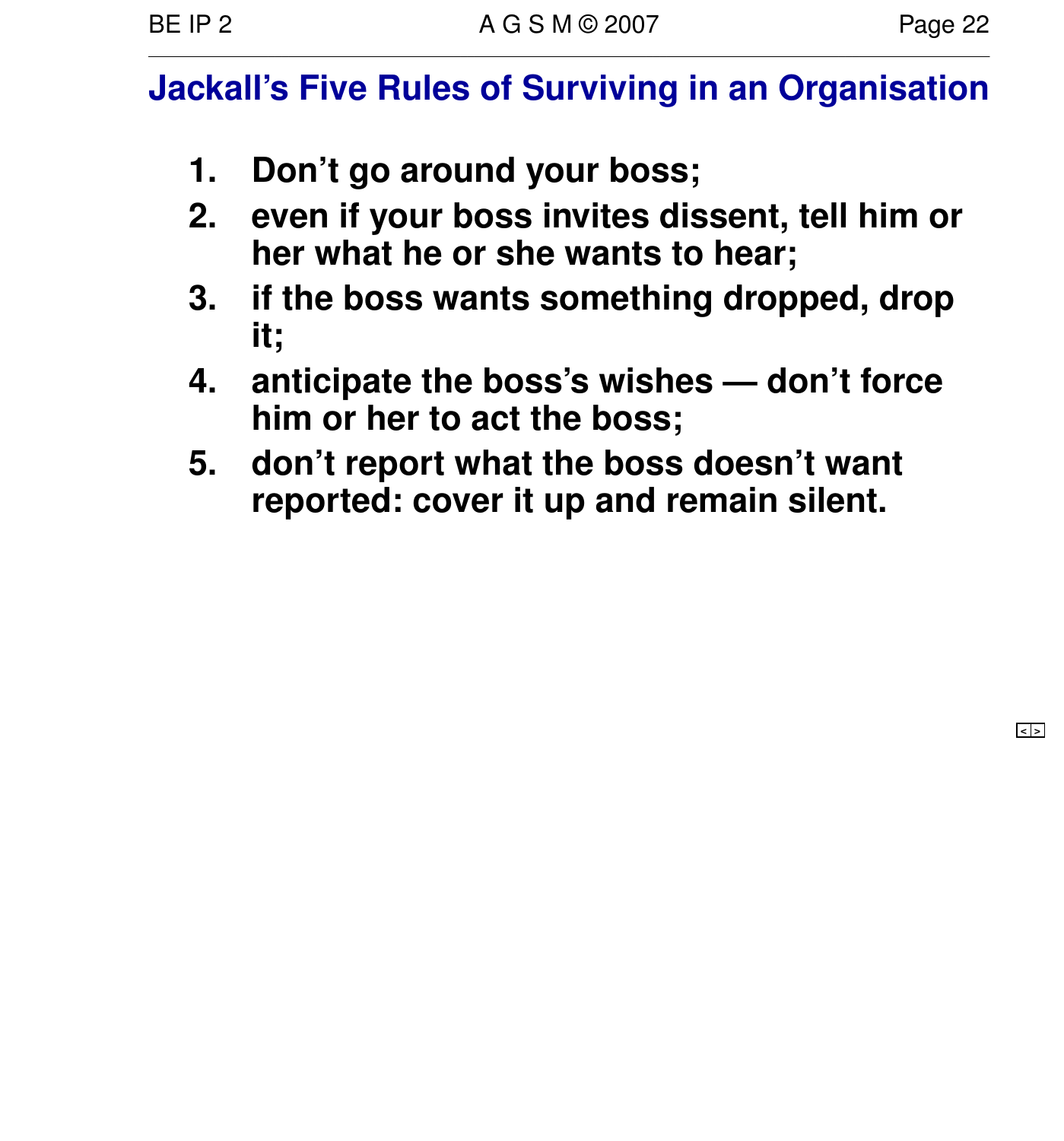# **Raising the ethical culture an inch**

- **• Say you're a new manager. As the CEO walks out the door for her annual vacation, she asks you to deliver a strategy to raise the ethical standards of the firm by an inch in three months.**
- **• What would you deliver?**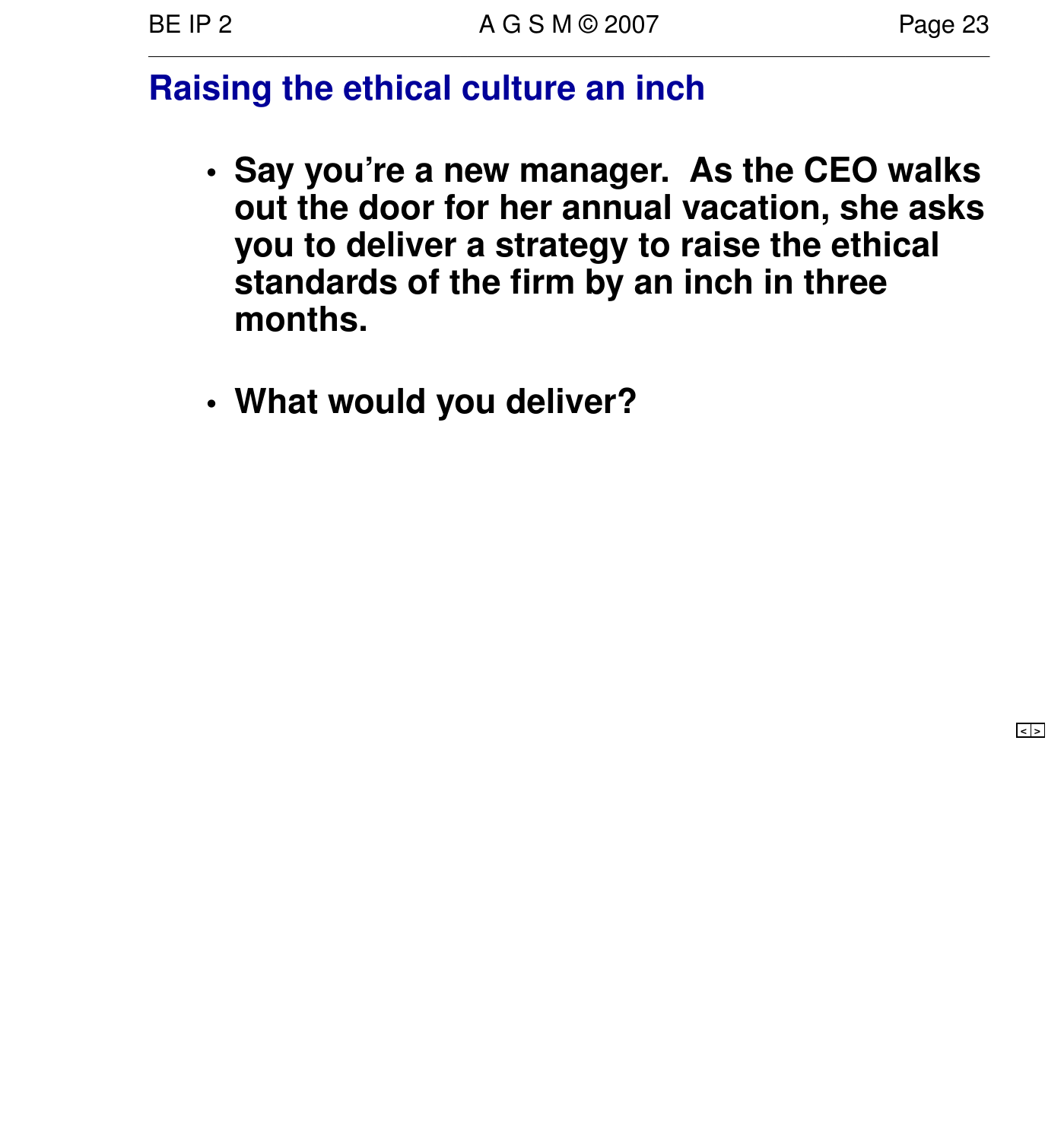# **Two Basic Rules**

- **1. Identify (and state) your rules of operation clearly. Make commitments and values explicit.**
- **2. Avoid organisational hypocracy. Don't** subvert formal requirements with informal **laxity (e.g. the Stonecipher case below).**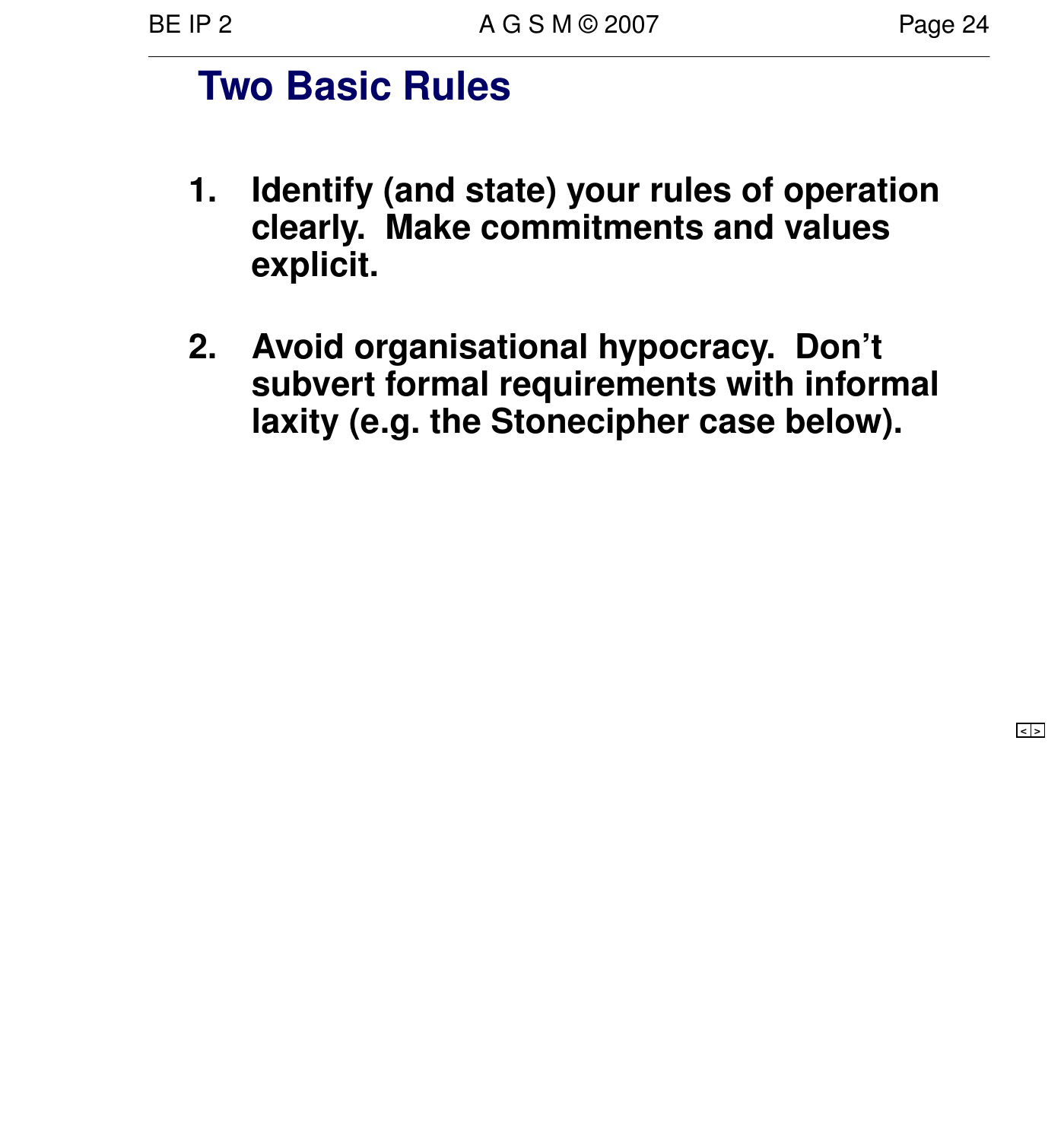## **Leadership at every level**

- **• The single biggest factor in sustaining ethical conduct is example from superiors.**
- **• The CEO sets the example and all other managers should follow.**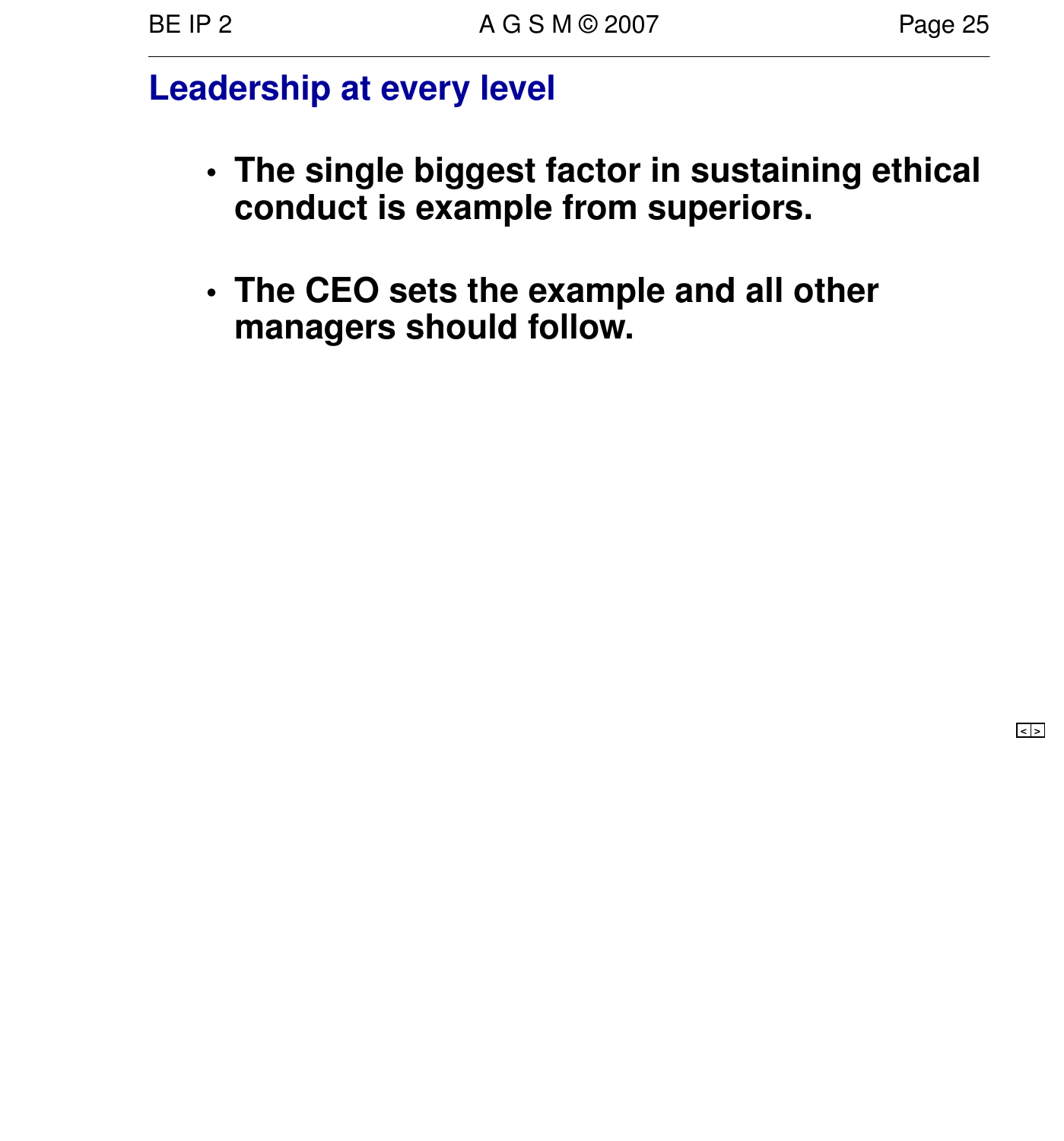# **Insitutional Supports**

**Codes** ← **Ethics training Ethics officers Committees Newletters Leadership & mentoring Incentives & disincentives Hotlines Ombudsmen Performance standards**

**Use examples of both good and bad behaviour.**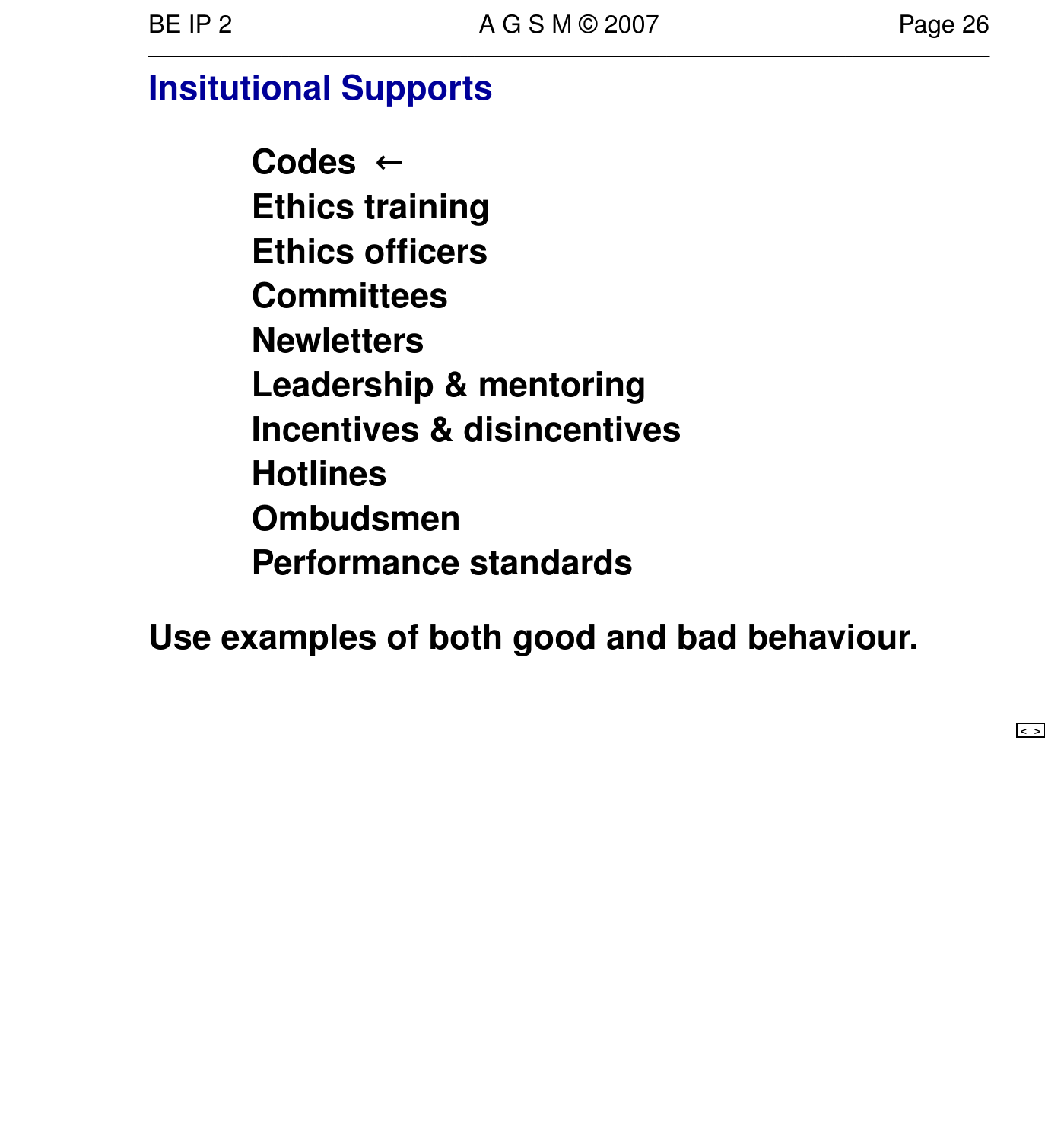# **Boeing's Harry Stonecipher and his code**

- **• Hired as Boeing's CEO to clean up corruption and polish the firm's image .**
- **• Pushed a strong code of ethics, inter alia forbidding sexual relationships between subordinates and their bosses.**
- **• Had a brief affair with a vice-president who didn't report to him.**
- **• He resigned when this became known: his judgment was questioned, he'd breached his own code and embarassed Boeing, and the shadow of litigation ...**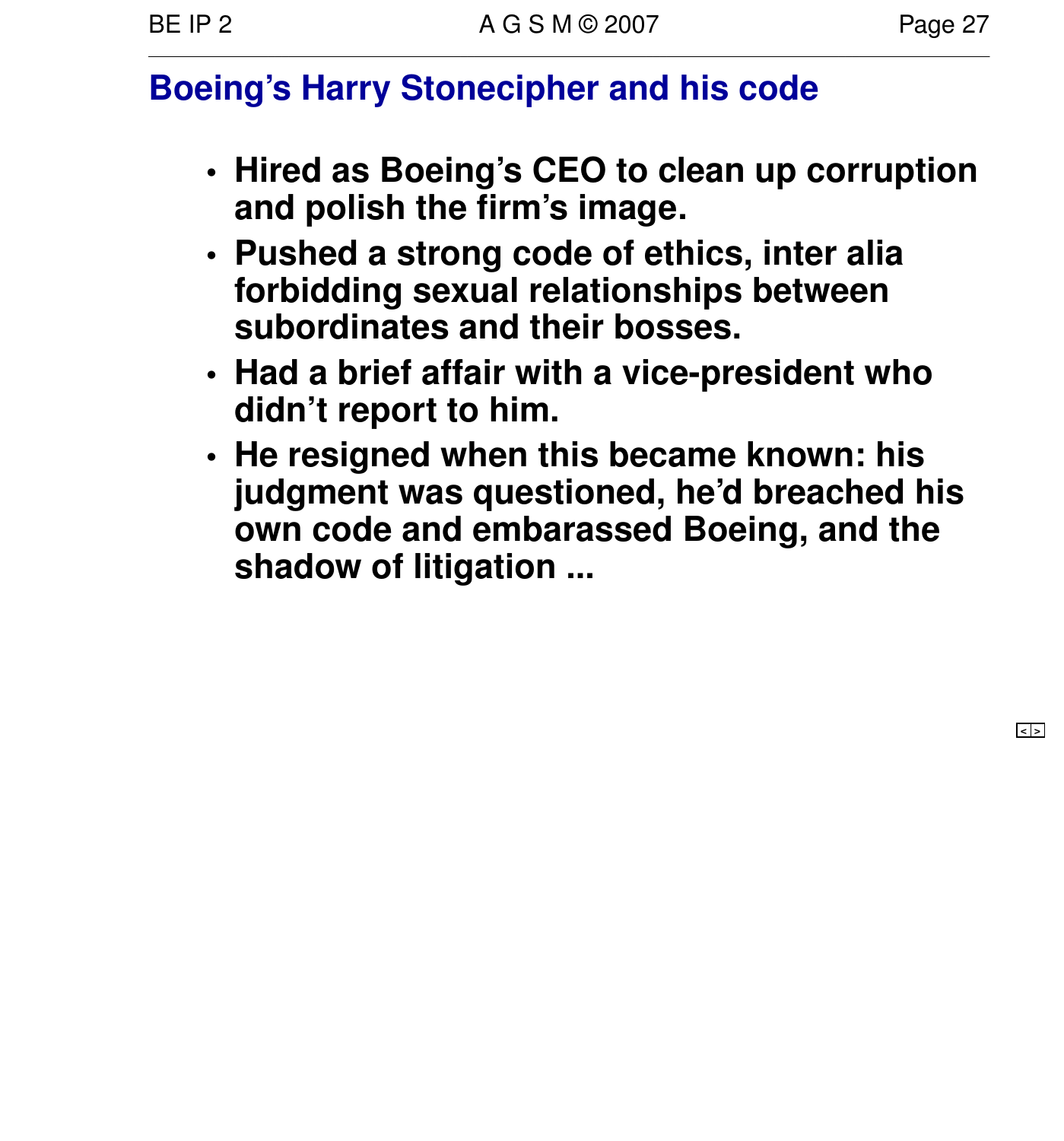# **Auditors/Consultants**

- **• Auditors independently endorse the firm's accounts.**
- **• But conflicts of interest (with the firm using the consulting arm: see Andersen)** → **not entirely independent. Andersens signed off on misleading audits for Enron, Sunbeam and others.**
- **• Andersens consultancy prospered until spun off into Accenture.**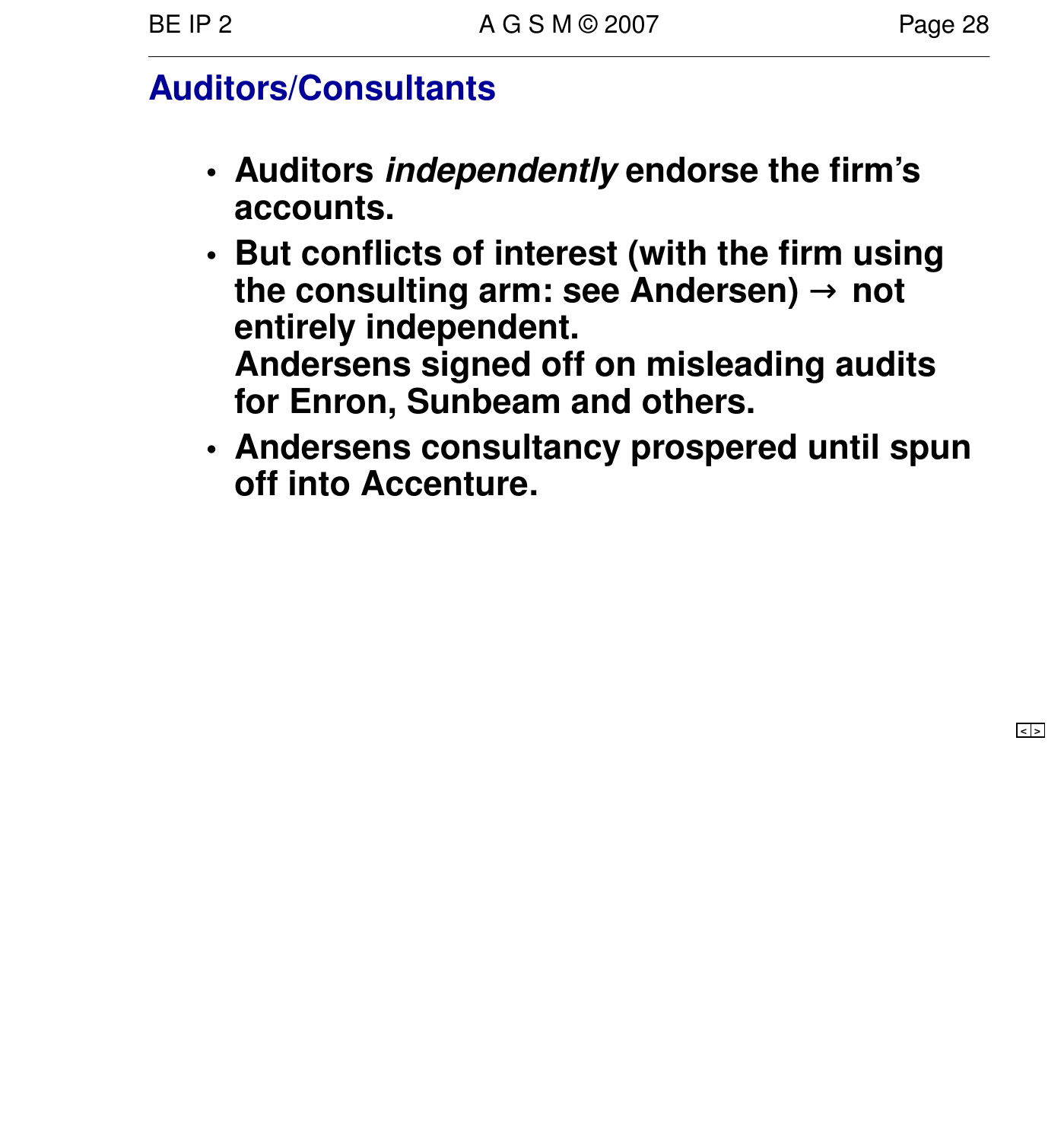#### **Law and Regulation**

**• Coopetition: in firms' interests to face the same regulatory environment, with no disadvantage to the "ethical" firm in terms of costs etc.**

∴ **Lobby tog ether for appropriate regulatory environment.**

**• Self-regulate . With codes, policies, procedures, managerial exhortations.**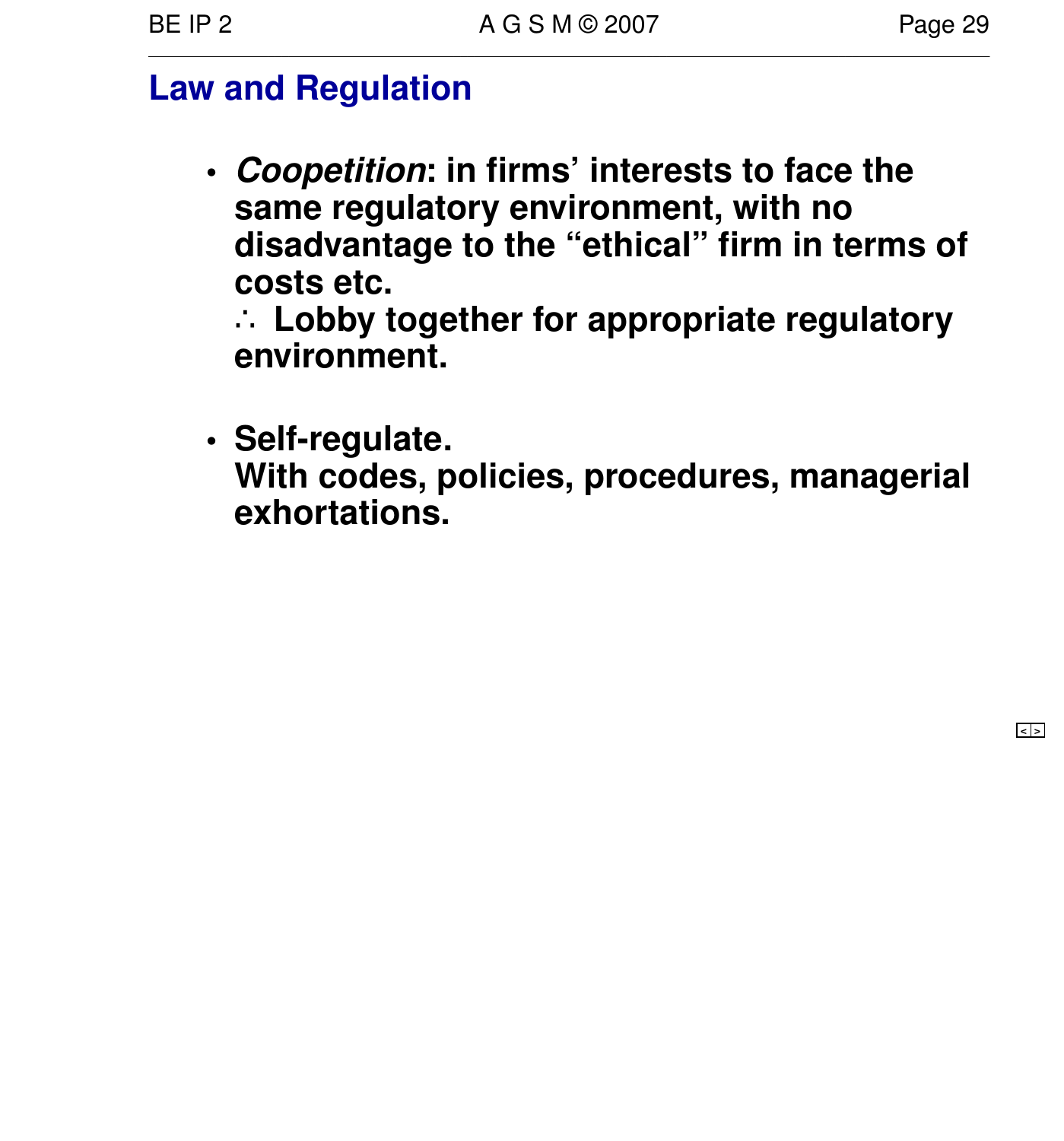# **In distressed firms ...**

- **• A "kill the messenger" mood:** ∴ **concealment of bad news and lying;** ∴ **little confidence in internal reports.**
- **• Expediency (cutting corners) trumps ethics.**
- **• Irrelevance or ignorance of ethical codes of conduct.**
- **• If it's legal, it's ethical**
- **• Any avo wed concern for ethics is window dressing.**
- **• To accomplish their goals, even good managers might deceive.**
- **• Those who produce profits, no matter how, are promoted.**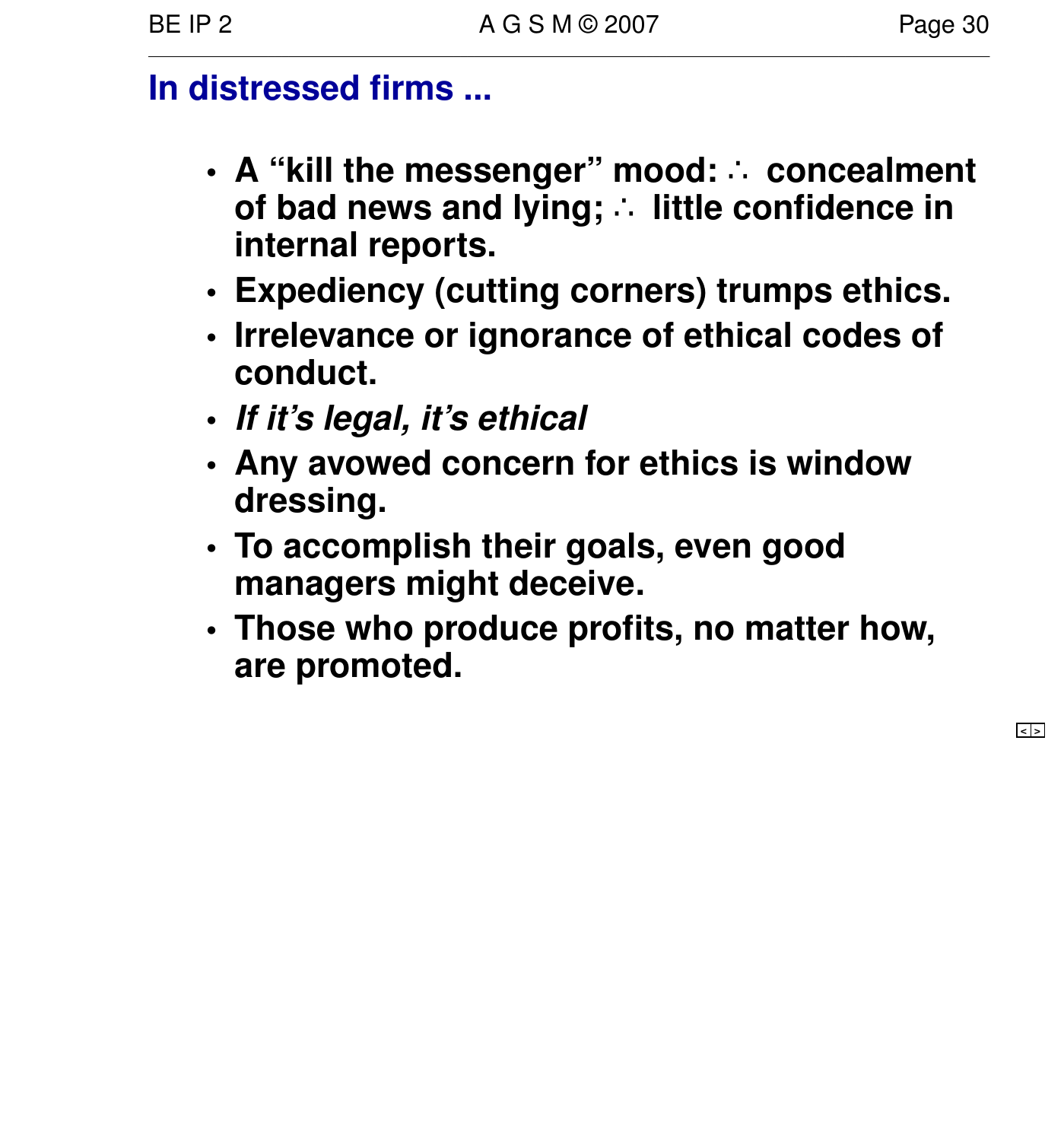# **When to blow the whistle?**

- **• You have good evidence of an immediate and serious internal issue of public concern.**
- **• You have tried internal reporting to no avail.**
- **• Your intervention will make a difference .**
- **• You believe that although there will be costs from your whistle-blowing these are propor tionate to the issue's resultion.**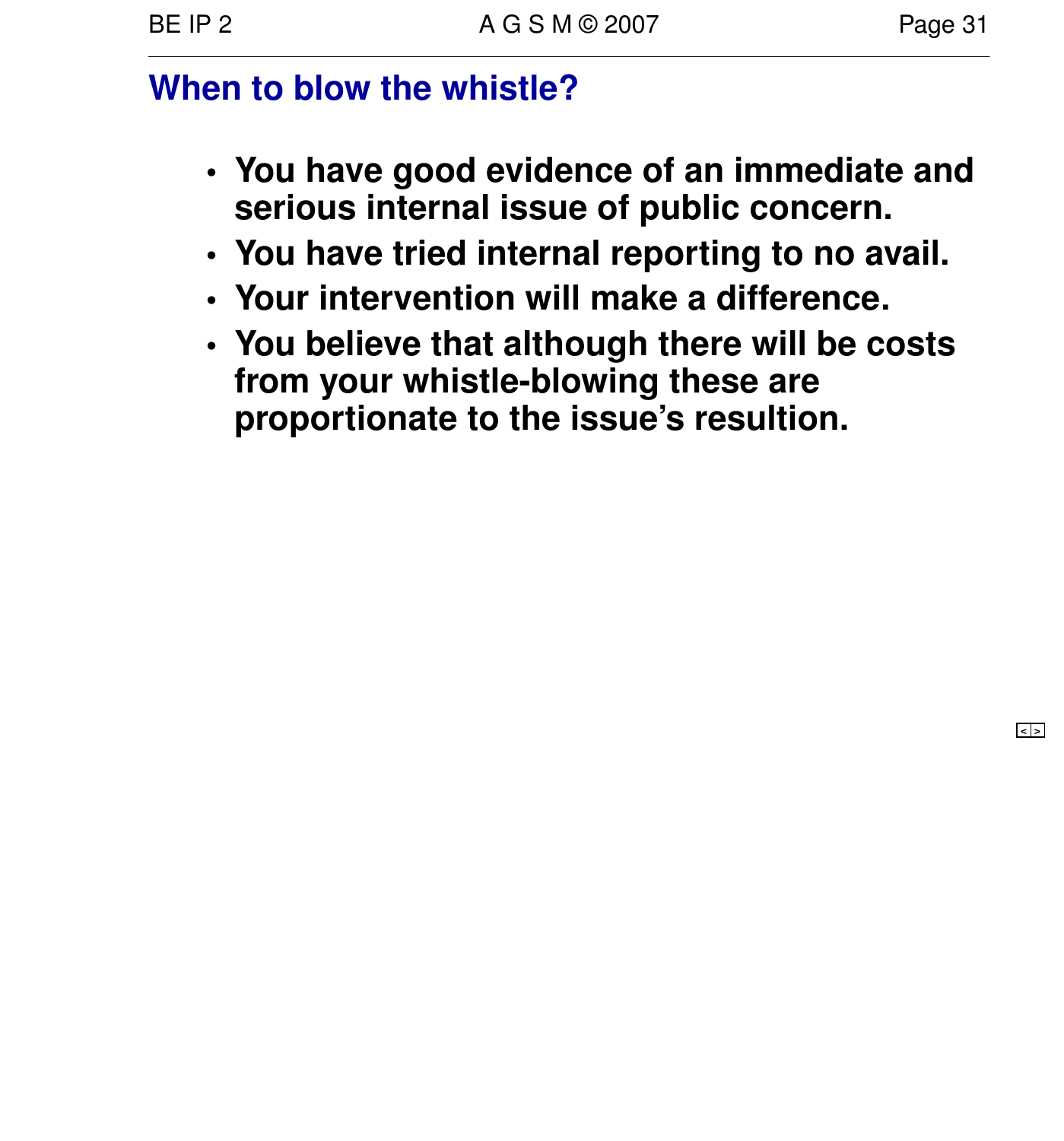# **Sherron Watkins to Ken Lay, Enron CEO**

**Dear Mr. Lay,**

**Has Enron become a risky place to work? For those of us who didn't get rich over the last few years, can we afford to stay? ... I am incredibly ner vous that we will implode in a wave of accounting scandals. My eight years of Enron work history** will be worth nothing on my resume, the business world will **consider the past successes as nothing but an elaborate accounting hoax. Skilling is resigning now for "personal reasons" but I would think he wasn't having fun, looked down the road and knew this stuff was unfixable and would rather abandon ship now than resign in shame in two years. ... I firmly believe that the probability of discovery significantly increased with Skilling's shocking departure . Too many people are looking** for a smoking gun.

# **See Enron's code on-line.**

http://www.thesmokinggun.com/enron/enronethics1.html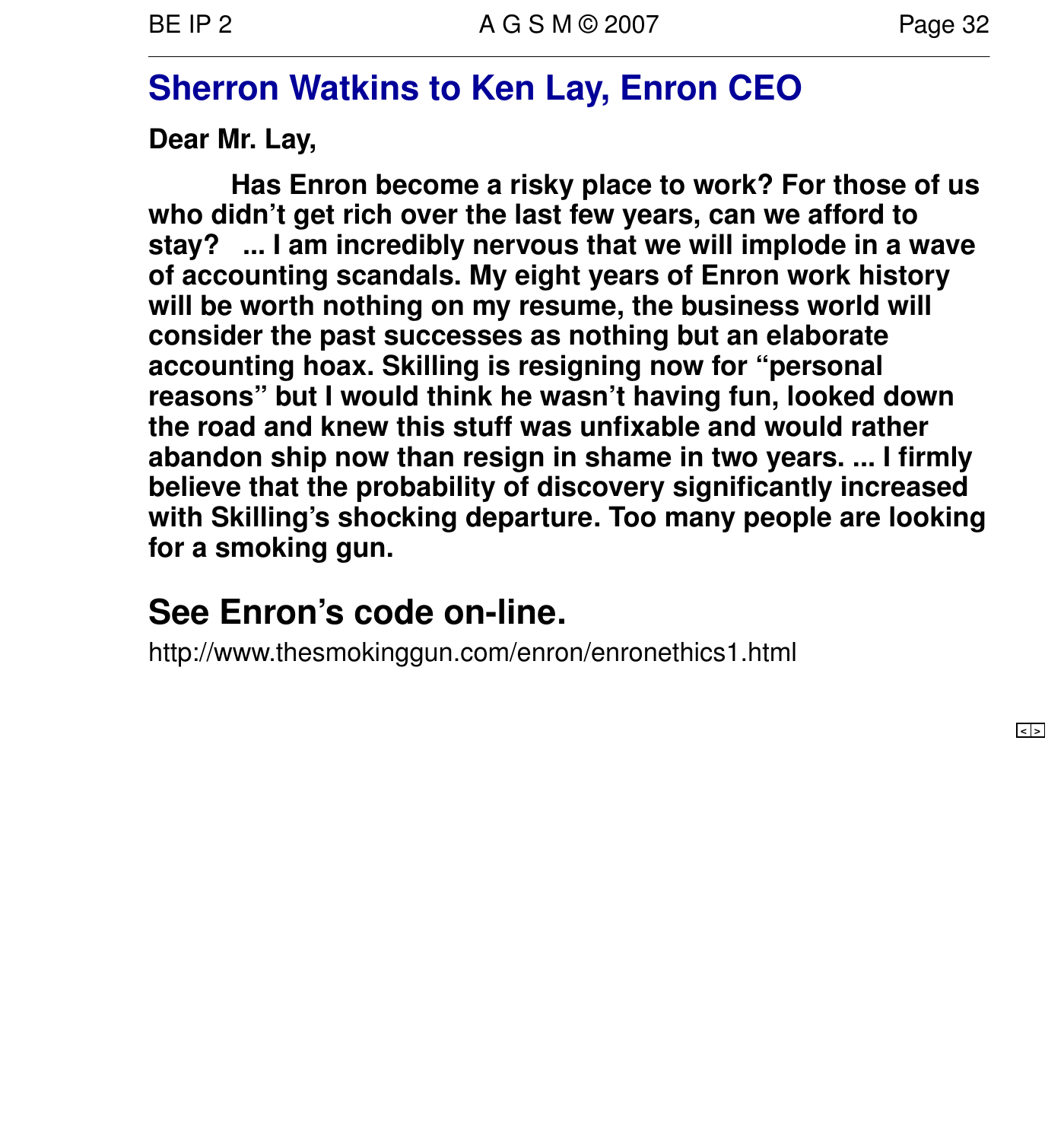# **In response: the Sabanes-Oxley Act, in the U.S.**

**Strengthens corporate governance, enhances standards for firms and accountants.**

**The effects:**

- **• Lawyers and acountants booming**
- **• But in May 2004 most financial statements still didn't reflect true financial states (RateFinancials)**
- **• In November 2004, related-party transactions still common.**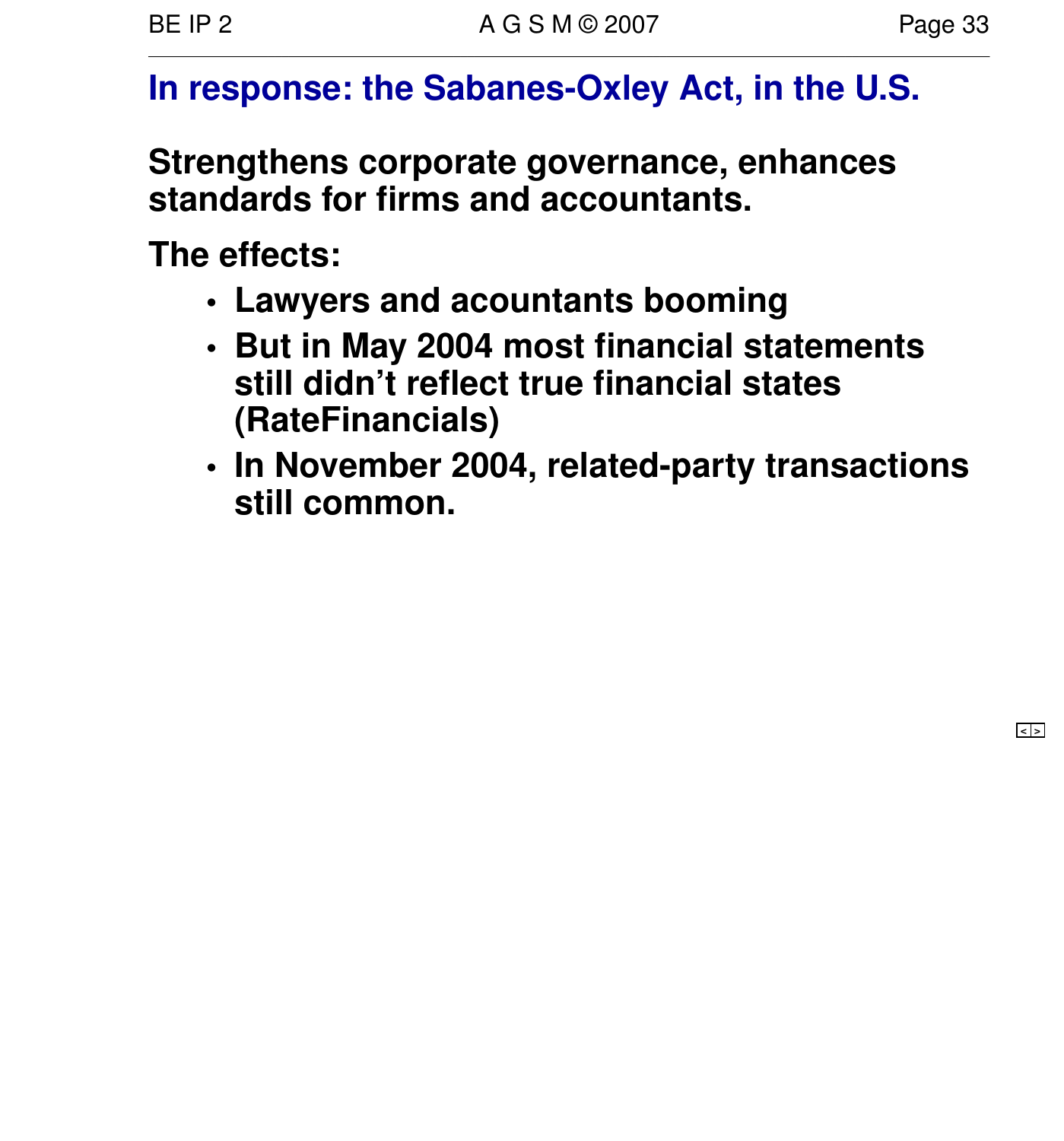# **Misconduct encouraged by ...**

- **• Lack of clear legal obligations, prohibitions.**
- **• Diminished sense of personal responsibility.**
- **• Lack of enforceable laws, regulations.**
- **• Small risk of detection.**
- **• Insufficient penalties.**
- **• A climate of "sharp practice".**
- **• Lack of ethical recognition.**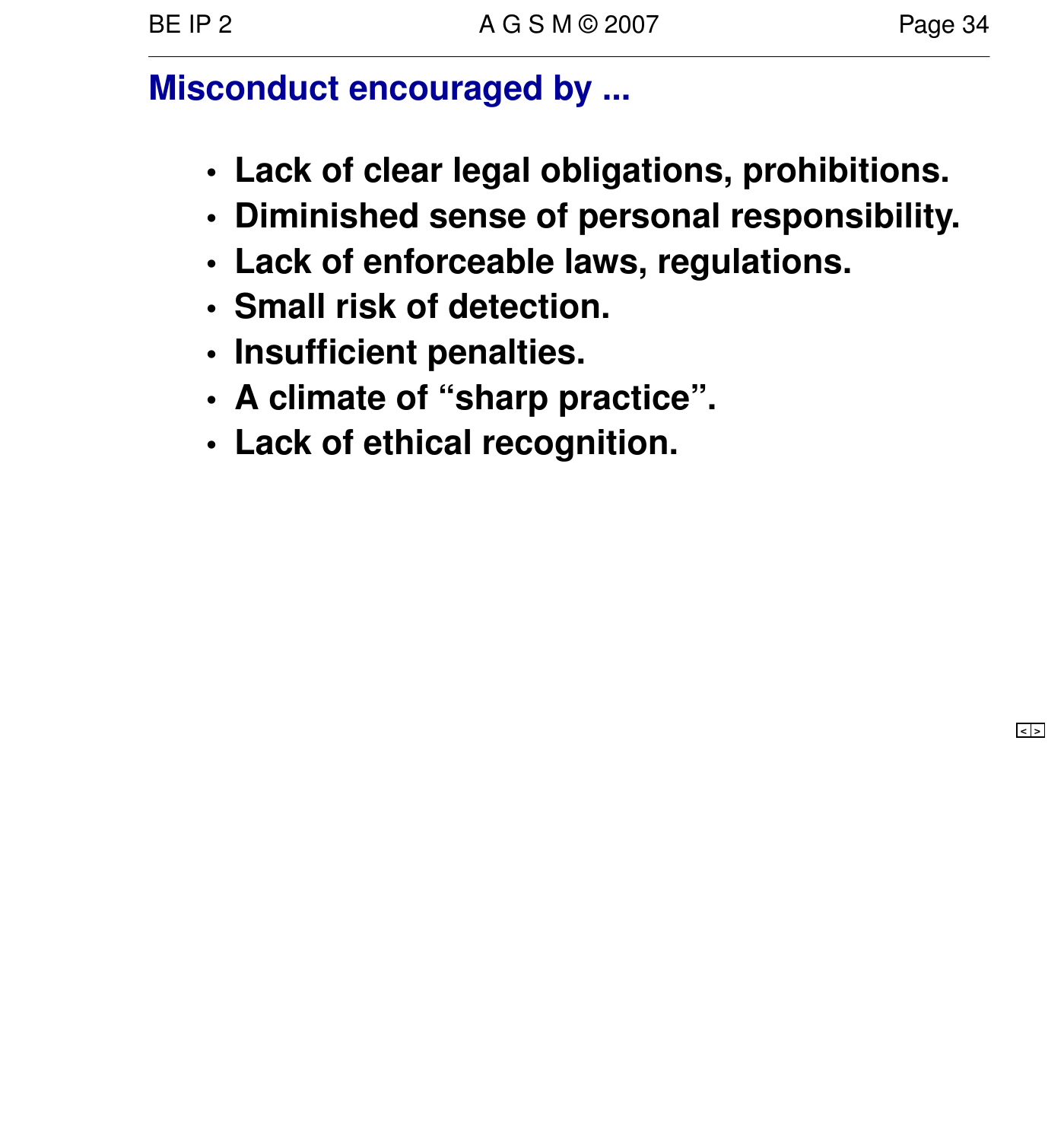#### **But laws and enforcement ...**

- **• Will not substitute for ethics and personal responsibility.**
- **• Will not alone prevent corruption.**
- **• Still rely on a level of trust, rather than fear.**
- **• Are expensive means of securing compliance.**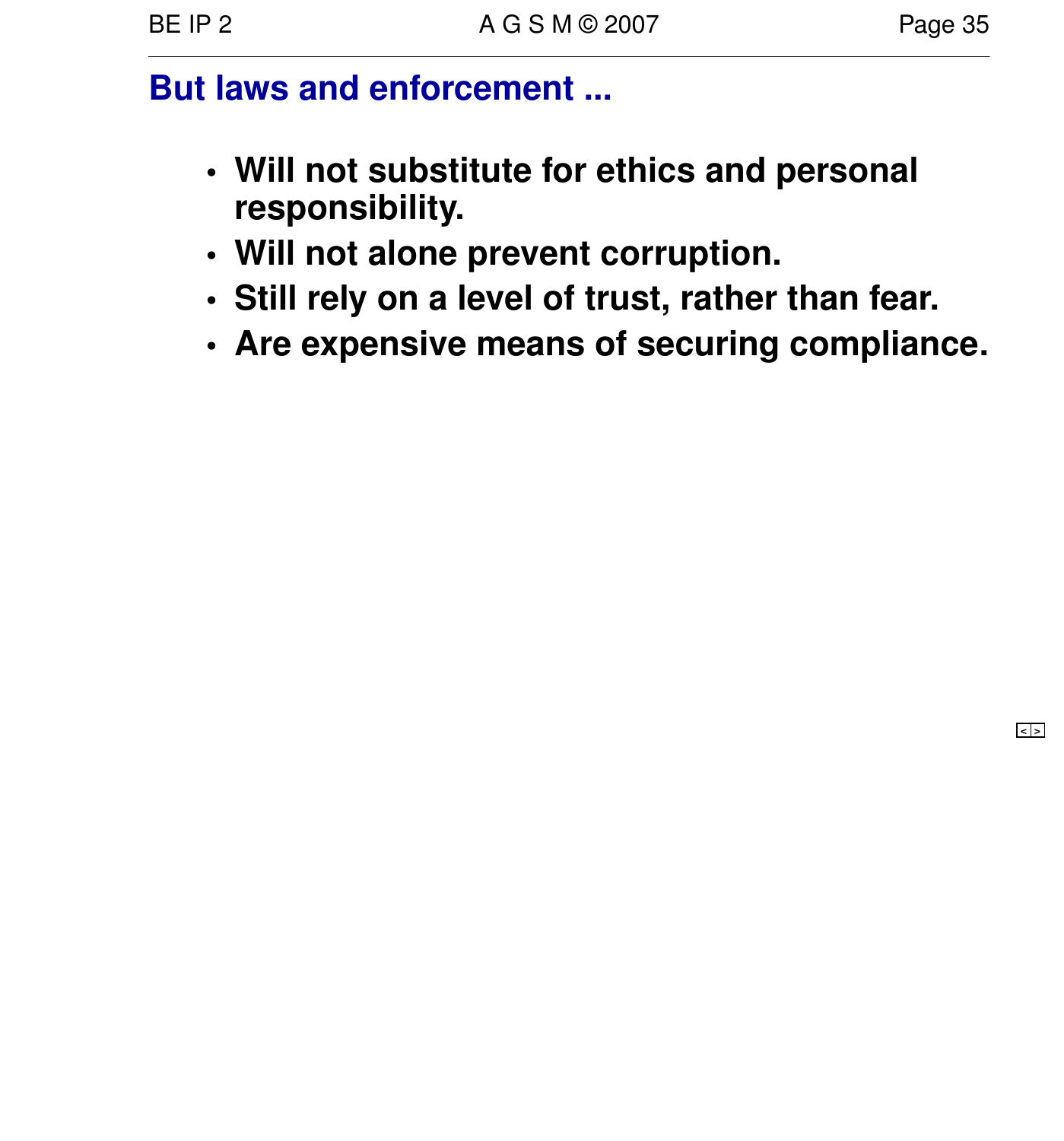# **An Exemplar: Merck and its Mectizan.**

**(Read page 1 of the handout.)**

- **• Merck did develop the drug Mectizan, and tried to interest the US, the UN, and the WHO to support its distribution. Eventually, not only did they make the drug** free, but they paid for its distribution.
- **• How could you justify this decision?**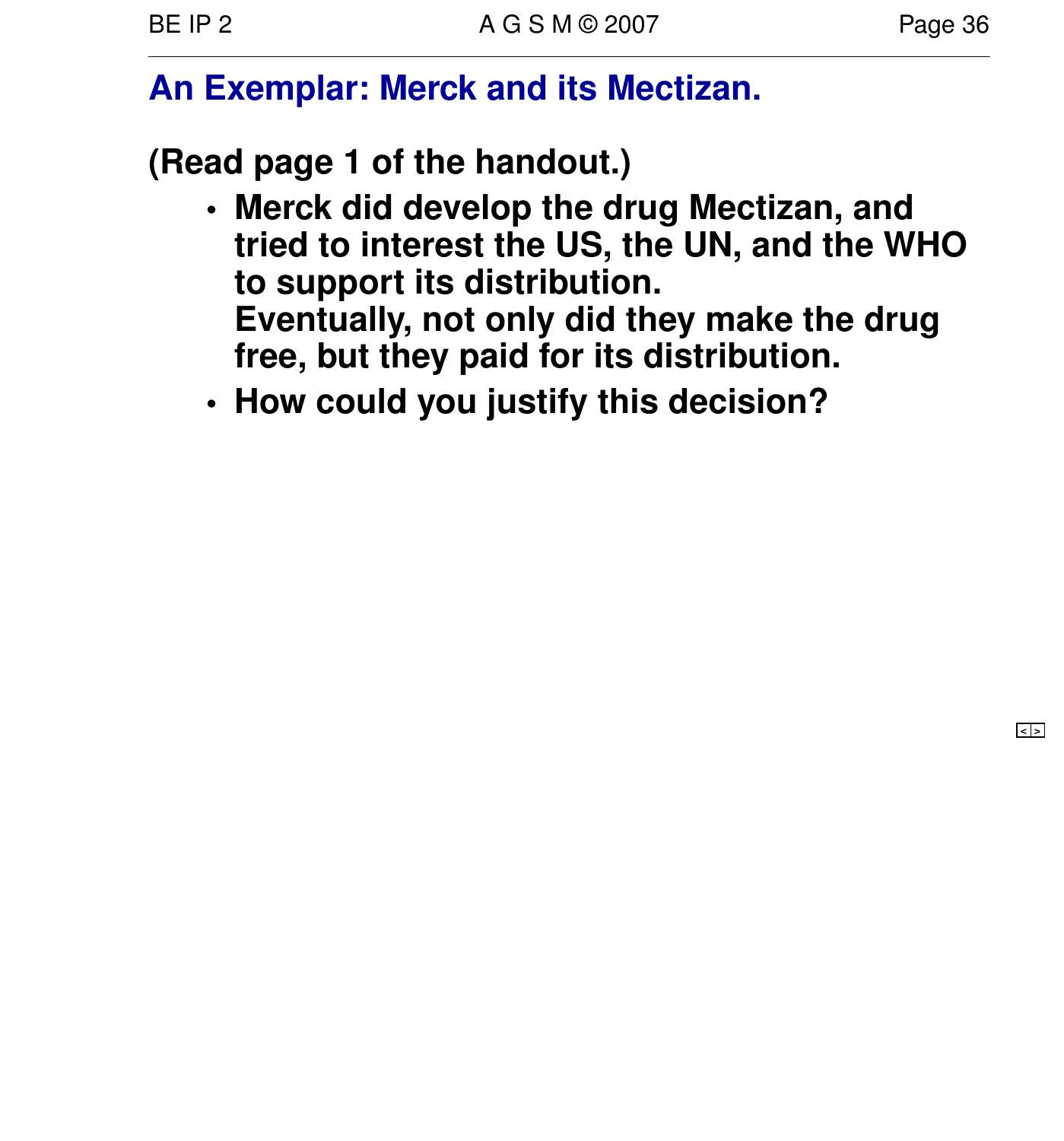# **The other side of the coin: Enron**

# **See the Enron timeline at**

http://www.agsm.edu.au/∼bobm/teaching/BE/Enron/timeline.html **and the DVD, The Smartest Guys in the Room.**

- **• It's now clear that Enron routinely engaged in sharp practice, that it sought to hide this from investors and the financial world by a complex and arcane structure of accounts and partnerships.**
- **• Moreover, it encouraged sharp behaviour by firing the lowest-performing 10% of staff and promoting the best 10%: results were all that counted.**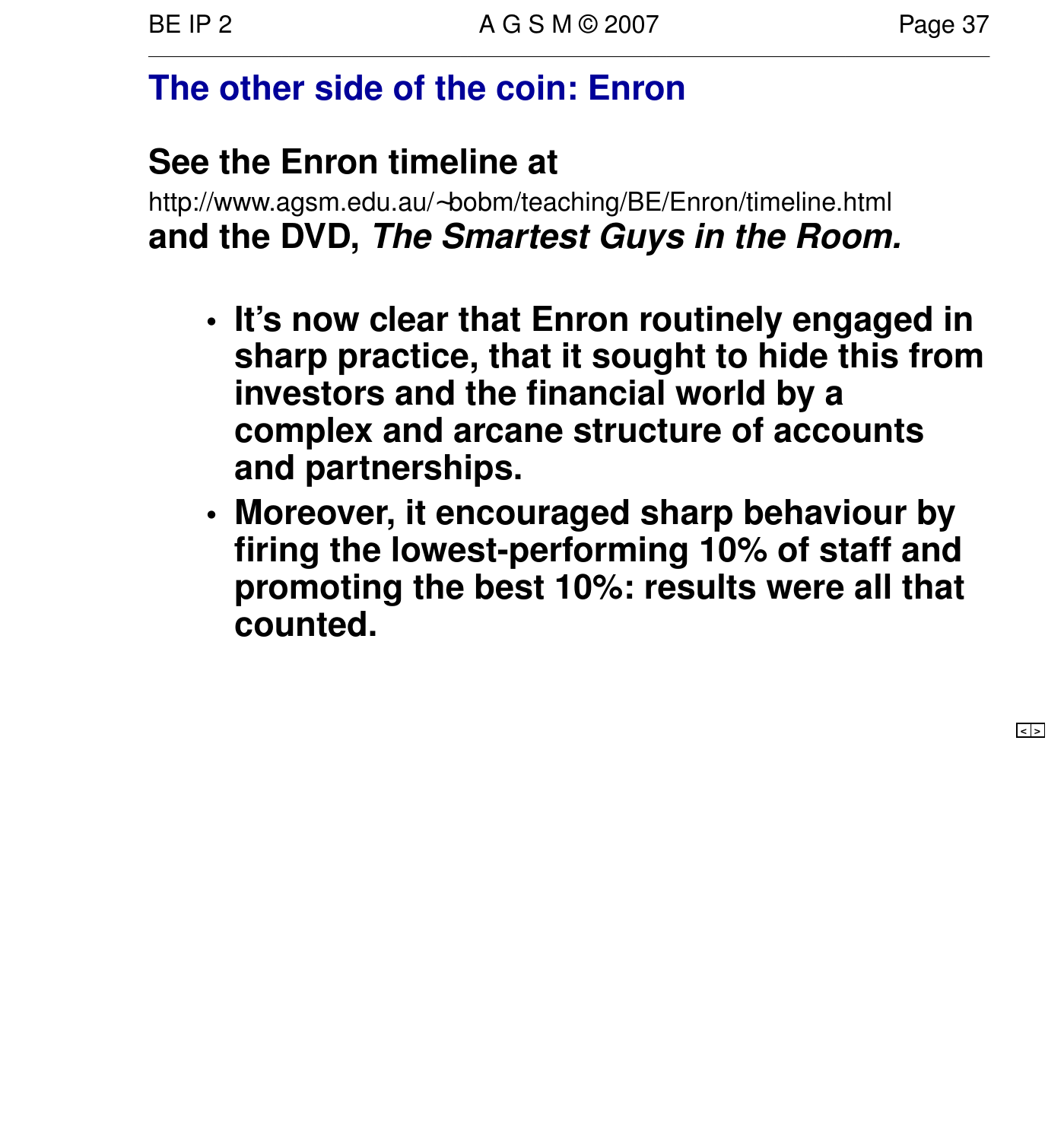# **A distasteful Enron electricity traders' conversation**

- **Kevin: So the rumour's true? They're fuckin' takin' all the money back from you guys? All those money you guys stole from those poor grandmothers in California?**
- **Bob: Yeah, grandma Millie, man. But she's the one who couldn't figure out how to fuckin' vote on the butterfly ballot.**
- **Kevin: Yeah, now she wants her fuckin' money back for all the power you've charged right up — jammed right up her ass for fuckin' \$250 a megawatt hour. [Laughter]**
	- **• These guys were beating up grandmothers, not regulators, legislators or legal draftsmen.**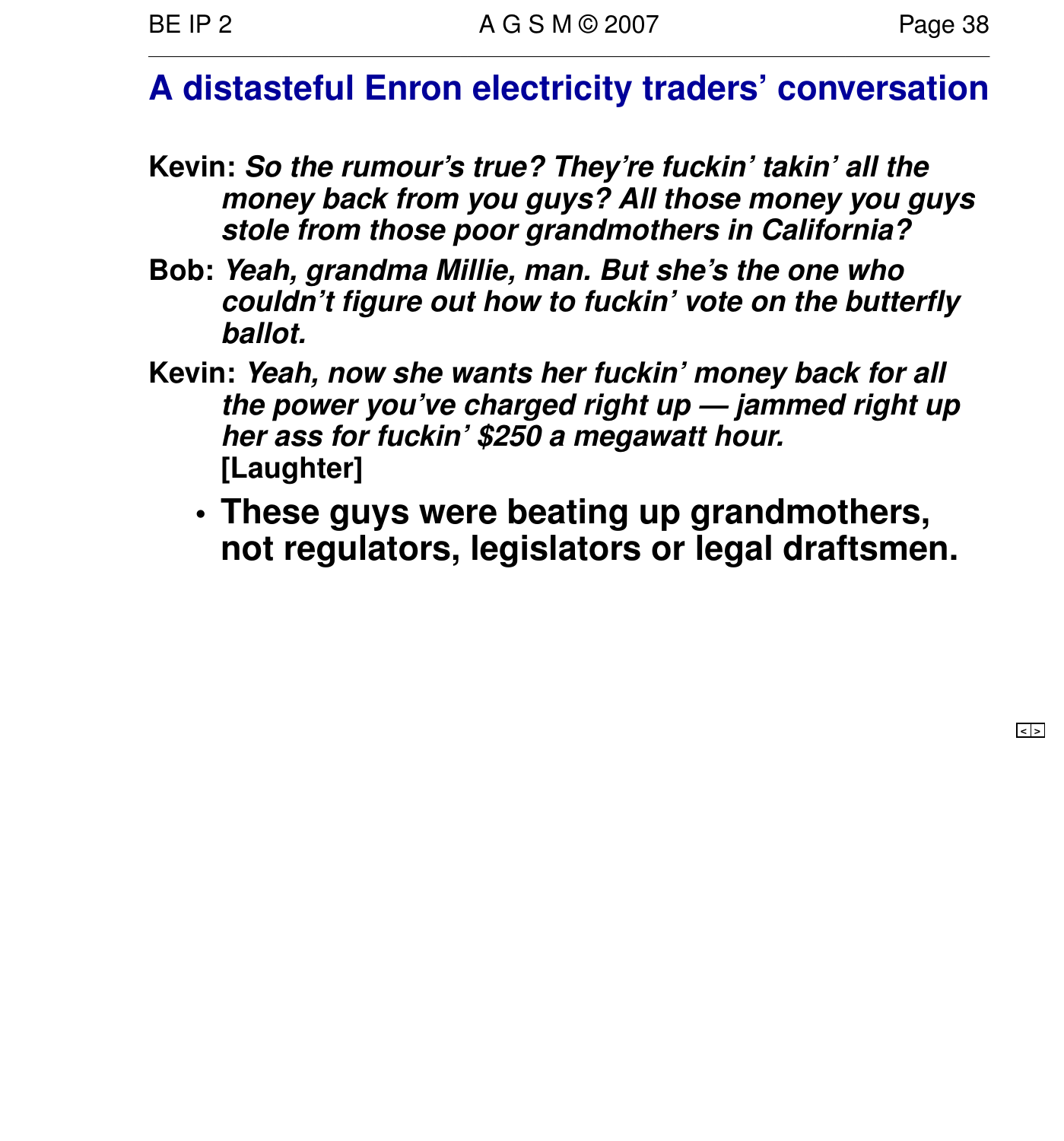# **Corporate Ethics**

- **• Should not have to rely on individuals to do the jobs of regulators.**
- **•** Should support individuals in their ordinary **ethical commitments.**
- **• Should have formal and informal examples in the organisation.**
- **• Should be led from the top.**
- **• Can always be raised by an inch.**